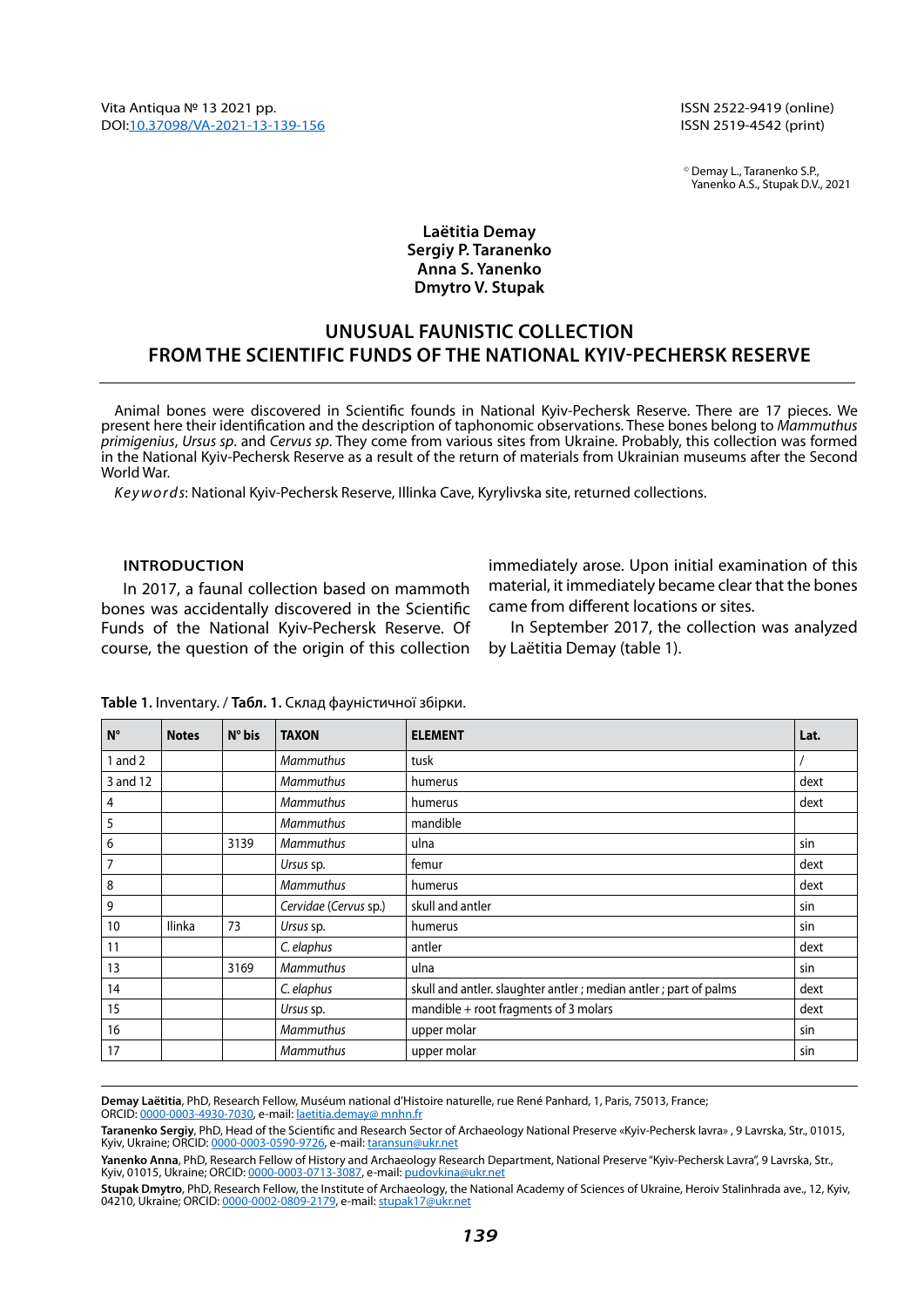#### **Methods**

We processed to the paleontological identification (species and anatomical elements) and taphonomical analyses (Efremov 1940; Behrensmeyer 1978; Denys, Patou-Mathis 2014).

The measurements of bones were made according to the methods applied on mammals and particularly Elephantids developed by Von den Driesch (1976), Agenbroad (1994) and Averianov (1996). The material used is a flexible tape measure, a rigid tape measure and a 150 mm caliper.

Concerning *Ursus* sp., we used Weinstock (2009) for determination of ages and Petronio, di Canzio and di Stefano (2003) to distinct species by morphometry.

Concerning mammoth, age classes were estimated from the growth stages of long bones (Laws 1966; Krumrey, Buss 1968; Hanks 1972; Haynes 1991; Lister 1999) and teeth (Osborn 1942; Vaufrey 1955; Coppens 1965; Shoshaniand, Tassy 1996).

To identify if these bones belong to *M. primigenius*, and determine the sex, we used data obtained about other known specimens (table 2).

| <b>Individual</b>                            | Year of<br>discovery | <b>Locality</b>                        | Age         | <b>Sex</b>            | <b>Heightat</b><br>the withers<br>(in cm) | <b>Chronology and</b><br>dates | <b>References</b>                                    |
|----------------------------------------------|----------------------|----------------------------------------|-------------|-----------------------|-------------------------------------------|--------------------------------|------------------------------------------------------|
| Rottweil                                     | 1967                 | Germany,<br>Bade-<br>Wurtemberg        | $>25$ y.o.  | F                     | 250                                       | End of Upper<br>Pleistocene    | Ziegler, 2001                                        |
| Kastykhtakh                                  | 2008                 | Russia.<br>Taymir                      | 38-45 y.o.  | F                     | 224                                       | 32 070-30 565 BP               | Kirillova et al., 2012                               |
| Oyesh river                                  | 1988-<br>1991        | Russia,<br>Siberia                     | adults.l.   | F                     | 215 (240)                                 | $~14000$ BP                    | Averianov, 1994                                      |
| Sanga-Yuryakh                                | 1908                 | Russia,<br>Yakoutia                    | 54-60 y.o.  | F                     | $\sqrt{2}$                                | 39 000-37 000 BP               | Vollosovich, 1909<br>Garrut, 1964                    |
| Aa<br>= Argues                               | 1908                 | France,<br>Pas-de-Calais               | 40-50 y.o.  | F<br>but size<br>of M | 301                                       | Middle-Upper<br>Pleistocene    | Pontier, 1913                                        |
| Ahlen                                        | 1910                 | Germany,<br>North Rhine-<br>Westphalia | 31-34 y.o.  | M                     | 320                                       | 41 000 BP                      | Siegfried, 1959                                      |
| <b>Borna</b>                                 | 1908-<br>1909        | Germany,<br>Saxony                     | 25-30 y.o.  | M                     | 320                                       | <b>Upper Pleistocene</b>       | Felix, 1912                                          |
| Polch                                        | 1936                 | Germany,<br>Rhineland-<br>Palatinate   | 60-70 y.o.  | M                     | 320                                       | <b>Upper Pleistocene</b>       | Koenigswald, 1989                                    |
| Pfännerhall                                  | 1953                 | Germany,<br>Saxony-Anhalt              | $~100$ y.o. | M                     | 300                                       | Saalian                        | Toepfer, 1957                                        |
| Siegsdorf                                    | 1975                 | Germany,<br>Upper Bavaria              | 49->52 y.o. | M                     | 360                                       | 47 000 BP                      | Ziegler, 1994                                        |
| Condover                                     | 1986                 | Great Britain,<br>Shropshire           | 28 y.o.     | M                     | $\sqrt{2}$                                | 14 000 BP                      | Lister, 2009                                         |
| Lena<br>(= Adams)                            | 1799                 | Russia,<br>Siberia                     | 43-50 y.o.  | M                     | 320                                       | 34 450 ± 2 500 BP              | Adams, 1808<br>Pfitzenmayer, 1907                    |
| Berezovka                                    | 1900                 | Russia,<br>Siberia                     | 30-35 y.o.  | M                     | 265                                       | End of Upper<br>Pleistocene    | Pfizenmayer, 1926                                    |
| Lyakhov<br>(= Atrikanova<br>ouVollossovitch) | 1914                 | Russia,<br>Lyakhov islands             | $~10$ y.o.  | M                     | $\prime$                                  | 49 000 BP                      | Coppens, 1958<br>Vollossovich, 1914<br>Viola, 2014   |
| <b>Taimyr</b>                                | 1948                 | Russia, Taimyr                         | 50-55 y.o.  | M                     | 265                                       | 11 450 $\pm$ 250 BP            | Garrut et Dubinin, 1951                              |
| Sevsk                                        | 1988-<br>1991        | Russia, Siberia                        | adults.l.   | M                     | 235                                       | ~14000                         | Vereshagin, Tikhonov, 1986<br>Maschenko et al., 2006 |

**Table 2.** Specimens of *Mammuthus primigenius* used for osteometric comparisons. **Табл. 2.** Зразки *Mammuthus primigenius*, що використовуються для остеометричних порівнянь.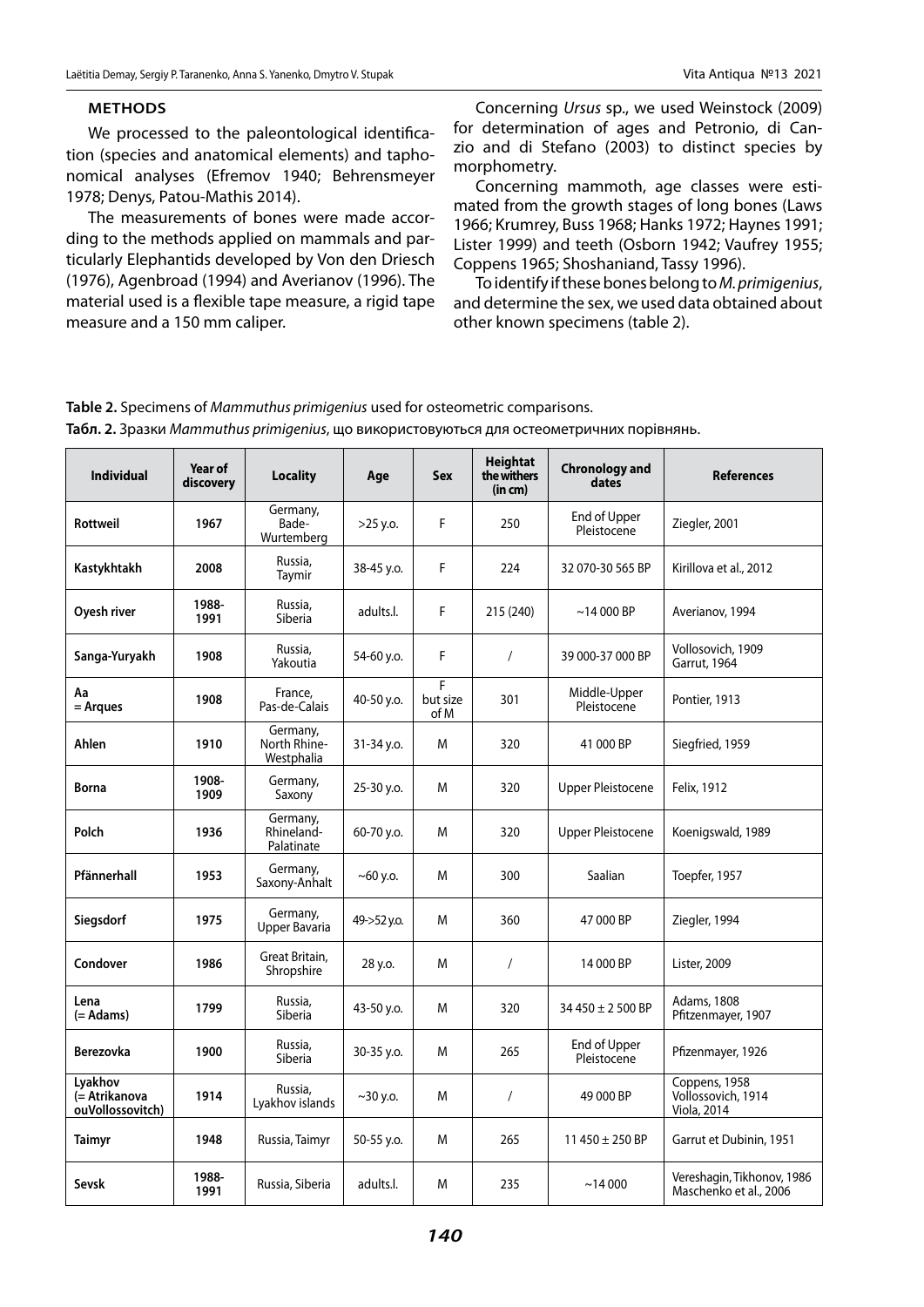# **Description and results**

### **n°1 and n°2**

It is a tusk (fig. 1), that we can not lateralized for sure.

This tusk seems to belong to *Mammuthus primi-*

*genius*. Moreover, according to the measurements this tusk belongs to a male (fig. 2).

This tusk is relatively well preserved. The surface is covered by manganese and ferric deposits relied to post-depositional water percolation.



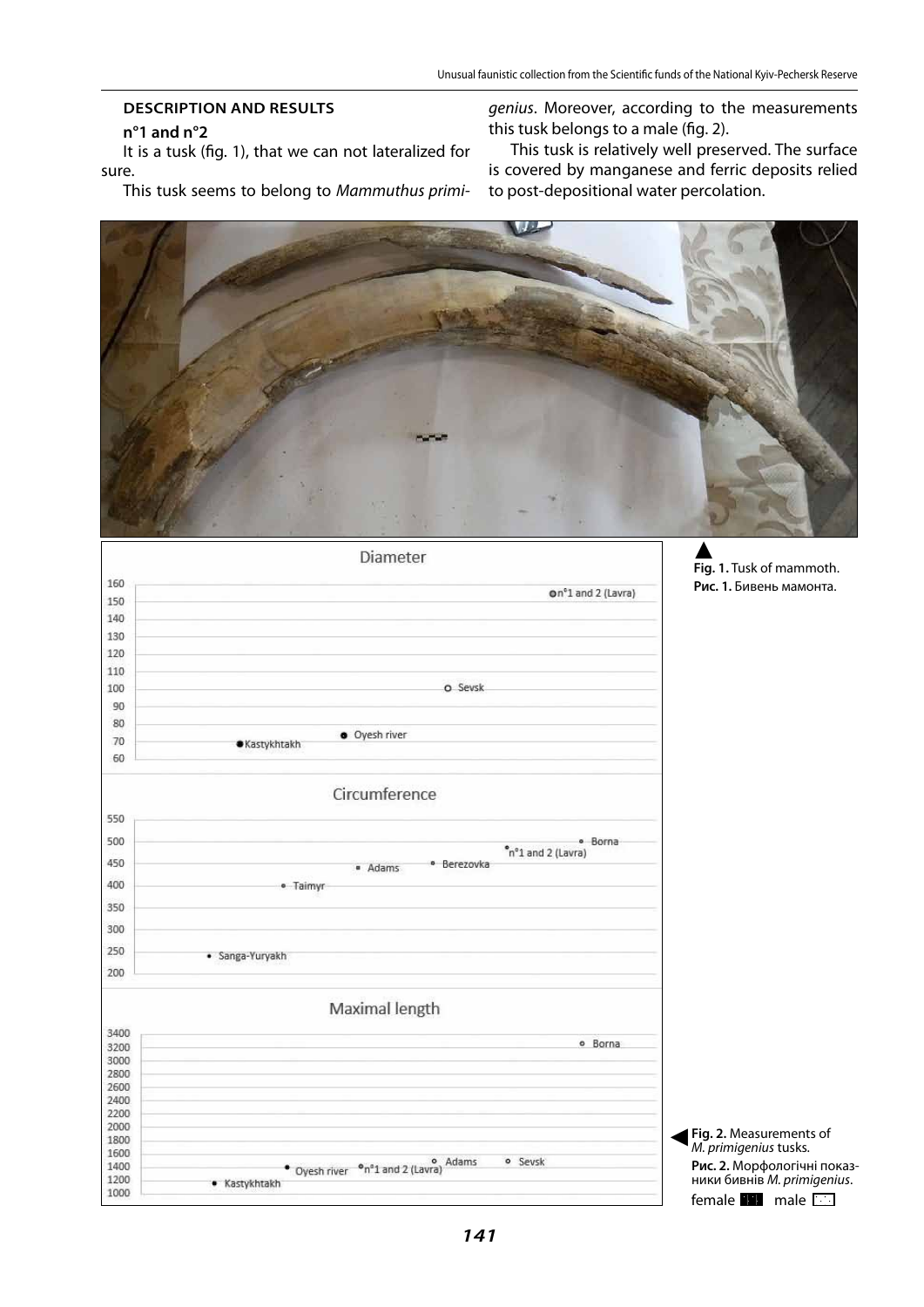## **n°3 and n°12**

It is a distal end and a diaphysis of a right humerus (fig. 3).

According to measurements (fig. 4) this humerus could belong to a female. The distal end is fused, so this individual was more that stage  $XVIa$  ( $> 18-26$ years old).

The coloration is white. The surface is exfoliated and presents plant root marks. So these bone could stay in open air, then buried in subsurface.

### **n°4**

It is a diaphysis of a right humerus (fig. 5).

Extremities are not fused, so this individual is a young adult less than stage XVIa (< 18-26 years old). Moreover, this humerus is characterized by a pathology.

The surface is covered by manganese deposits and plant root marks.

**Fig. 4.** Osteometry of humerus of mammoths.

**Рис. 4.** Остеометрія плечової кістки мамонтів. ▼

5 cm ▲<br>**Fig. 3.** Right humerus of mammoth in anterior view.

**Рис. 3.** Права плечова кістка мамонта. Вигляд спереду.



## **n°5**

It is a fragment of mandible of mammoth (fig. 6). This mandible could belong to a male (fig. 7).

The surface is covered by manganese deposits and plant root marks.

## **n°6**

It is a left ulna of mammoth (fig. 8).

The bone is too damaged for reliable measurements. The distal end is fused so this individual is an adult more than stage XVIIIa-XX (> 25-35 years old) if it is a female and more than stage  $XXII-XXX$  ( $> 36$ years old) if it is a male.

The surface is very damaged, with exfoliation, removal of cortical bone and fissurations due to weathering. So this bone stayed in open air and then was recovered by sediments containing manganese deposits.

The proximal part of diaphysis was burned.

An indistinct inscription is visible on the surface, probably in pencil — "№3139".



5 cm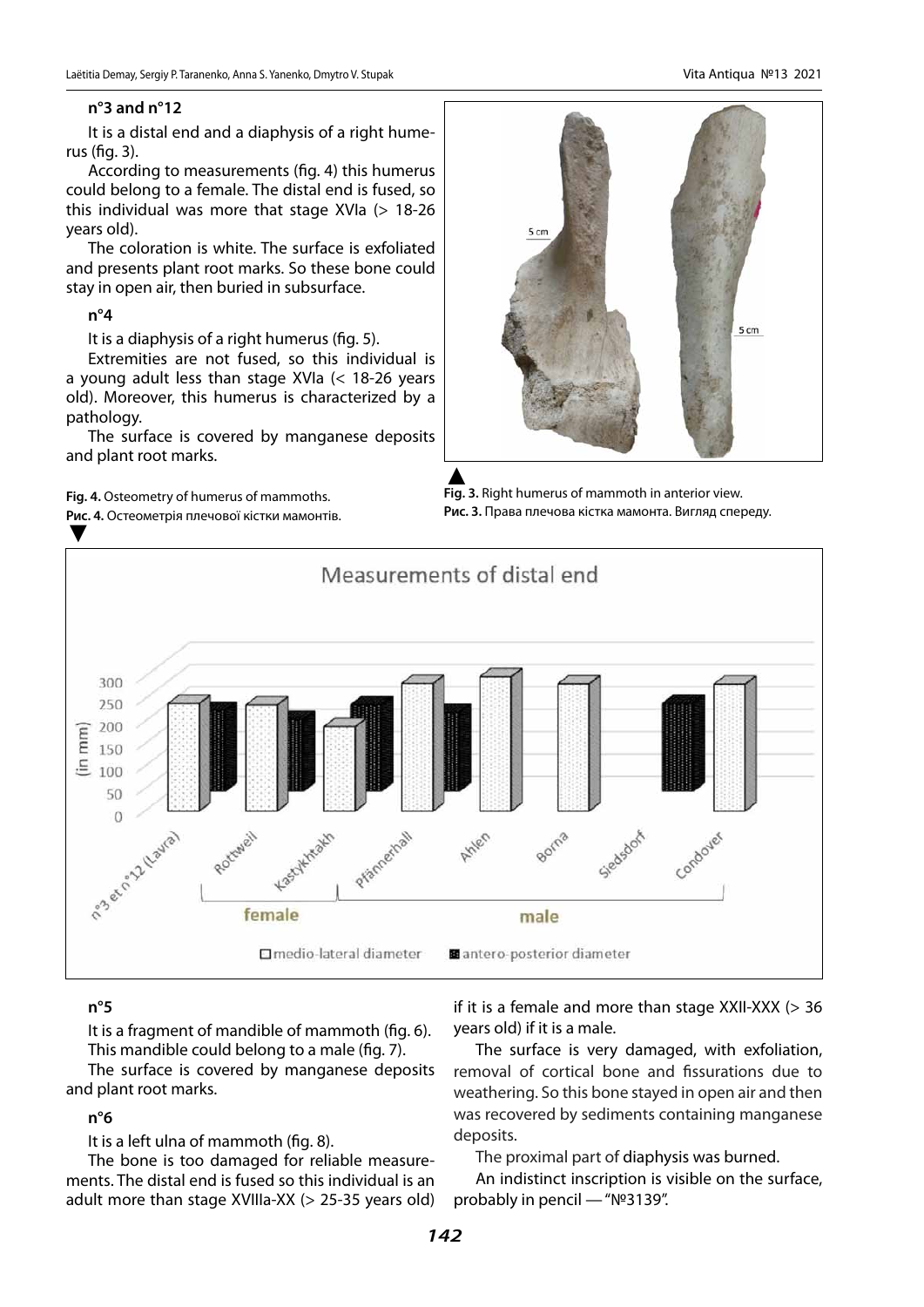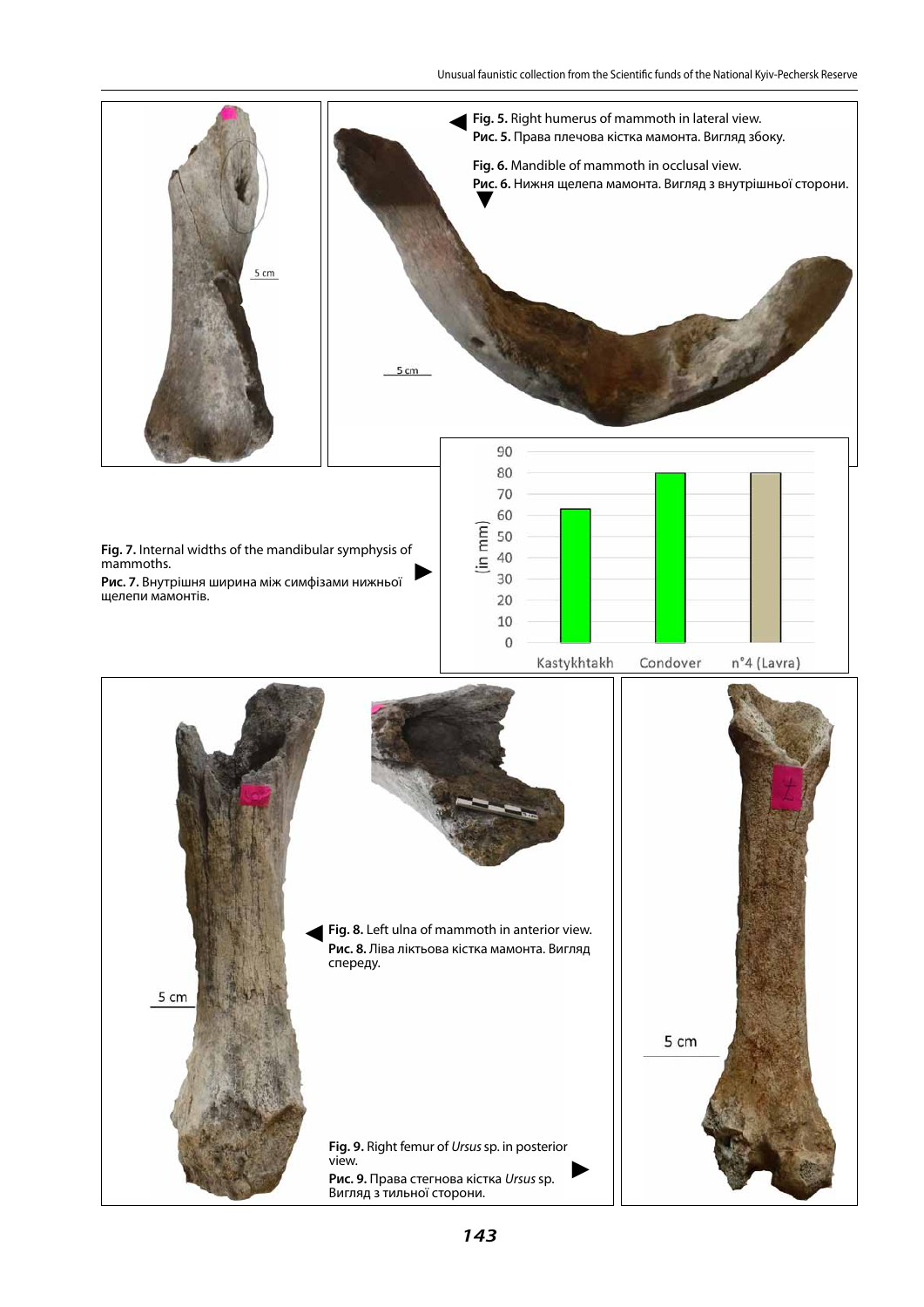### **n°7**

It is a right femur of an adult bear (fig. 9).

The distal end is fused so this individual is an adult more than 6 years old. The surface presents plant root marks, also as marks due to *charriage-àsec* and/or trampling and manganese and ferric deposits. So this bone was altered by soil movements. Moreover, a red chemical product was applied to consolidate this bone and several recent tool marks were observed.

### **n°8**

It is a right humerus of mammoth (fig. 10).

The proximal part is fused so this individual is an adult more than stage XVIa  $(> 18-26$  years old) if it

is a female and more than stage XVIIIa-XX (> 25-35 years old) if it is a male.

The surface is covered by manganese deposits and plant root marks. Moreover, the proximal part is covered by red color deposits.

### **n°9**

It is a part of a right antler with a fragment of skull of *Cervidae* (*Cervus sp*.) (fig. 11).

The surface is a little bit exfoliated and presents a little bit of manganese and ferric deposits.

### **n°10**

It is a left humerus of an adult bear (fig. 12). The note "с. Илинка" and "№73" is mentioned on this bone.

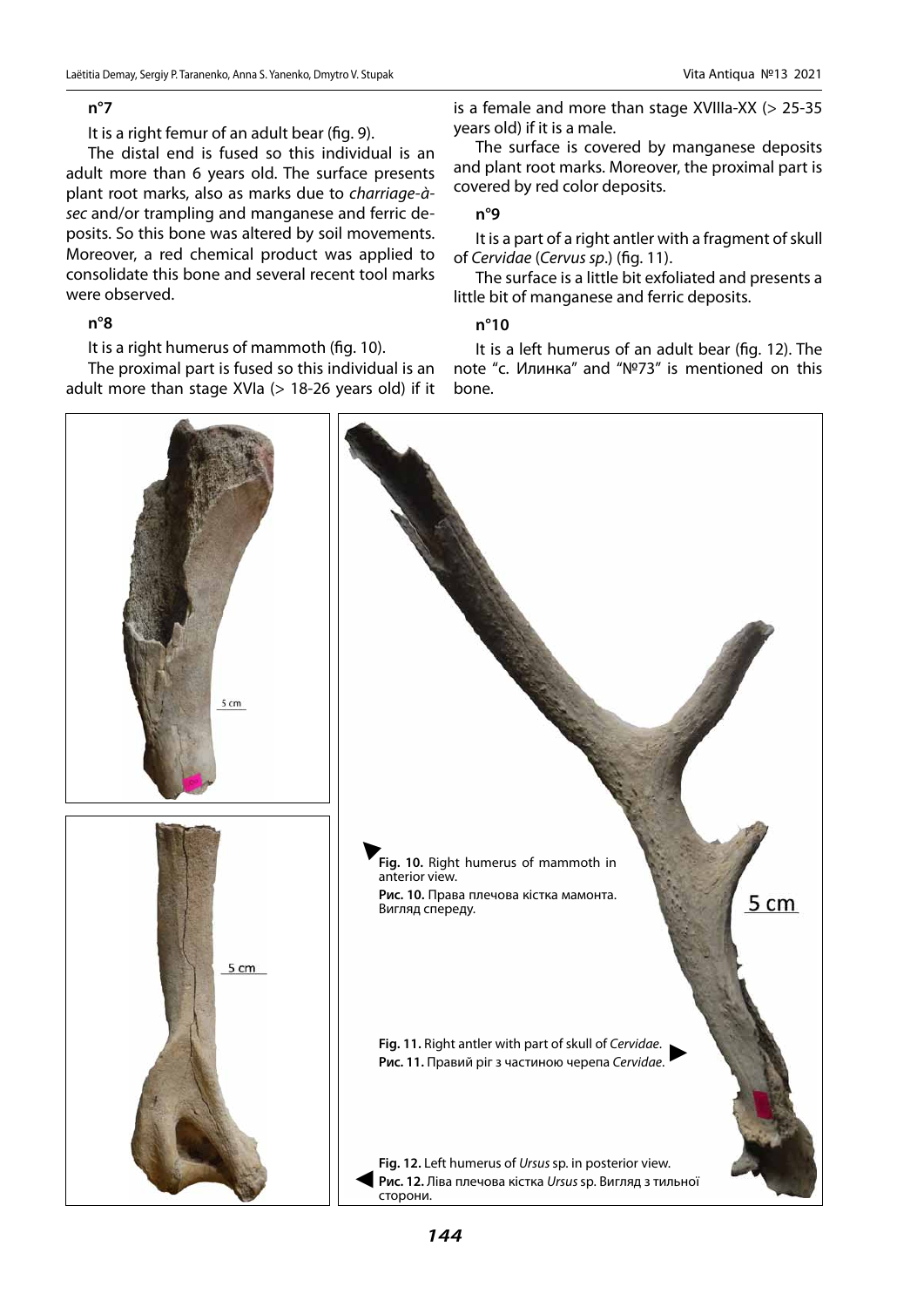The distal end is fused so this individual is an adult more than 4 years old. Concerning the distal end, the medio-lateral diameter is 110 mm. So it is situated in the confusion zone between *U. spelaeus* and *U. arctos* (fig. 13).

According to the morphology it looks more like *U. spelaeus* (fig. 14).

The surface presents plant root marks, also as marks due to *charriage-à-sec* and/or trampling and manganese and ferric deposits. So this bone was altered by soil movements.

Moreover, a red chemical product was applied to consolidate this bone.

### **n°11**

It is a fragment of a right antler of *Cervus sp*. (fig. 15).

The surface is a little bit exfoliated and presents a little bit of manganese and ferric deposits. There are many marks of modern tools.

### **n°13**

It is a left ulna of mammoth (fig. 16).



**Fig. 13.** Measurements of the distal end of humerus between *U. spelaeus* and *U. arctos*, compared with bone of bear n°10. **Рис. 13.** Метричні показники дистального кінця плечової кістки *U. spelaeus* та *U. arctos*, порівняно з кісткою ведмедя №10.

According to the dimensions of this ulna, it could belong to a female (fig. 17). Whether it is a male or a female, this individual was an adult more than stage  $XVIIIa-XX$  ( $> 25-35$  years old).

The surface is exfoliated and presents marks due to *charriage-à-sec* and/or trampling. So this bone was altered by soil movements. Moreover, the proximal part is covered by red color deposits.

On the bone there is a postage stamp with an ink number  $-$  "3169" (fig. 16b). At the end of the 19<sup>th</sup>  $$ beginning of the  $20<sup>th</sup>$  century, during the documentation process of museum collections, it was a common practice to stick a stamp with an inventory number according to the inventory book on a collectible item. According to the inventory book (catalog) of the Archaeological Museum of Kyiv University, which is preserved in the fund "Museum of Antiquities of the University of St. Vladimir" (NA IA NAS of Ukraine, f. 13, d. 94) numbers "3103-3187" were given to "bone objects found in pit-dwelling on Kirillovskaya street, No. 61" (on Russian) (sheets 49 verso — 50). It is reasonable to assume that bone No. 13 comes from the collection of the Kyrylivska Paleolithic site.



**Fig. 14.** Distal end of humerus in posterior view (Petronio, di Canzio and di Stefano 2003). A : *U. spelaeus*; B : *U. arctos*.

**Рис. 14.** Дистальний кінець плечової кістки. Вигляд з тильної сторони (Petronio, di Canzio and di Stefano 2003). A : *U. spelaeus*; B : *U. arctos*.

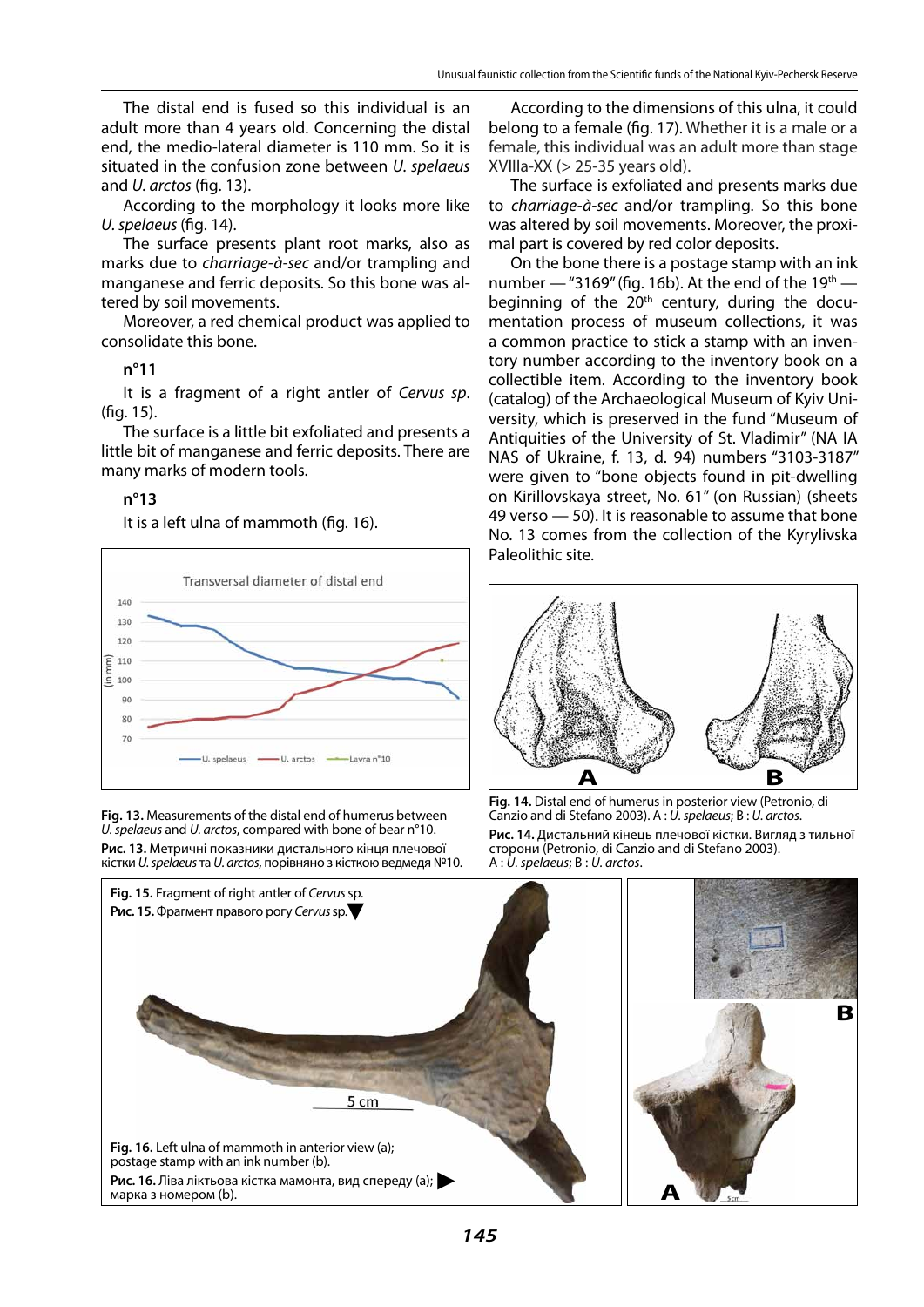

### **n°14**

It is a right antler with a fragment of skull of an adult *Cervus elaphus* (fig. 18).

The surface is exfoliated and presents deposits of manganese.

## **n°15**

It is a right hemi-mandible of bear with roots of three molars (fig. 19).

The surface is exfoliated due to weathering and presents plant root marks.

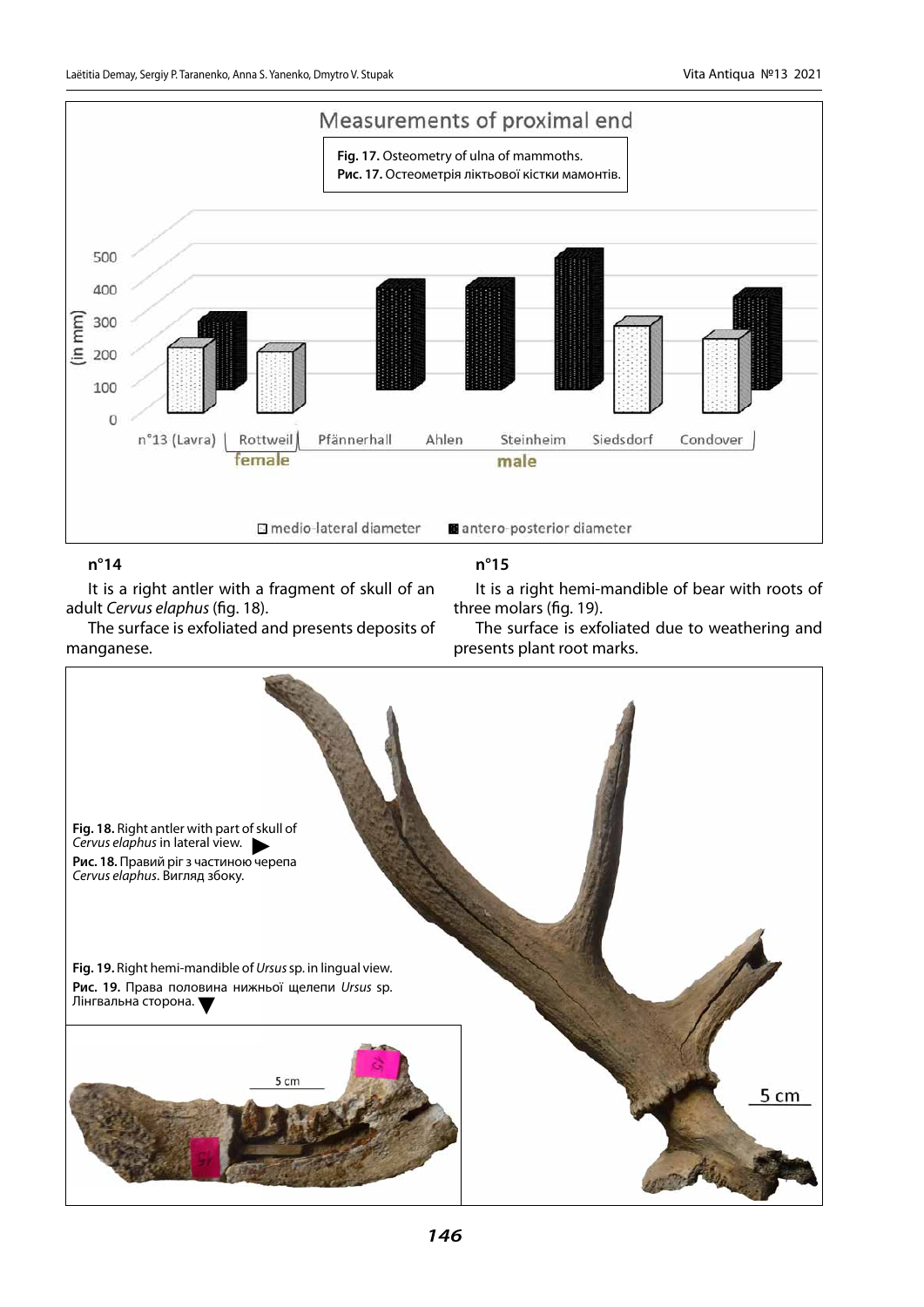#### **n°16**

It is a left upper molar (fig. 20).

According to the laminar frequency and the width of enamel it is a *Mammuthus primigenius*. According to the dimensions and the number of plates it is a  $M<sup>3</sup>$  wich belongs to a matured adult (stages XXI-XXII — 35-45 years old) (table 3).



It is a left upper molar (fig. 21).

According to the laminar frequency and the width of enamel it is a *Mammuthus primigenius*. According to the dimensions and the number of plates it is a  $M^2$  or a  $M^3$  wich belongs to an adult (table 3).



**Fig. 20.** Left upper molar of *Mammuthus primigenius*. **Рис. 20.** Лівий верхній моляр *Mammuthus primigenius*.

**Fig. 21.** Left upper molar of *Mammuthus primigenius*.

**Рис. 21.** Лівий верхній моляр *Mammuthus primigenius*.

| <b>Table 3.</b> Data about molars of mammoth. |
|-----------------------------------------------|
| Табл. 3. Характеристики молярів мамонта.      |

| $N^{\circ}$ | Lat. | <b>Number</b><br>of plates | <b>Eruption and</b><br>wear stages | Laminar<br>frequency | <b>Width of enamel</b><br>(in mm) | Mesio-distal<br>diameter occ.<br>(in mm) | Vestibulo-lingual<br>diameter occ.<br>(in mm) | Mesio-distal<br>diameter<br>tot. (in mm) |
|-------------|------|----------------------------|------------------------------------|----------------------|-----------------------------------|------------------------------------------|-----------------------------------------------|------------------------------------------|
| 16          | u    | 19                         | x, 8E, 4D, 7C*                     |                      | 8. ا                              | 171                                      | 88                                            | 260                                      |
| 17          | (٦   | 14                         |                                    |                      |                                   | 173                                      | 76                                            | 232                                      |

\* (E : used; D : few used; C : erupting).

\* (E : спрацьований; D : ледь спрацьований; C : той, що прорізується).

#### **Synthesis**

This assemblage is composed of at least six individuals:

- 1 bear (adult *s.l.*)
- 2 *Cervus sp*. (male adult *s.l.*)

— 3 mammoths (1 female adult *s.l.* ; 1 male adult *s.l.*, 1 young adult)

According to the taphonomic observations, it seems to have at least three different assemblages.

#### **Discussion**

We are certain of the presence of elements from Illinka (fig. 22).

Concerning some other bones, they could come from Kyrylivska site (fig. 22), according to the taphonomic observations on bones which are similar with those of the material preserved in the National Museum of History of Ukraine аnd archival research.

Odesa region is characterized by the presence of natural karst cavities. In 1938 T. Grytsai discovered and excavated the Illinka Cave (Підоплічко 1949) (fig. 23). A large number of animal bones and flint fragments were found (Рощін 1939; 1941). T. Grytsai and O. Dobrovolskyi (1950) led excavations between 1939 and 1945. Stone material is not abundant and is represented by processed flints and quartzite. The collection is subdivided into three complexes of different times, among which the earliest is the most numerous. Most often, researchers considered it most likely that it belongs to the Middle Paleolithic, but there were other assumptions (Замятнін 1950; Ефименко 1953; 1954; Сапожников, Сапожникова 1989). The geological position of this site was described by K.K. Pronin (1999). Besides stone tools some bone polishers and drilled bear canines were found. One of the bone tools was 14C dated to 27.500 ± 210 BP (Ki-11681) (Сапожнiков 2005). Another date was furnished about bear bone to 41.700 ± 1200 (VERA-2195) (Kavcik-Graumann *et al*. 2016). This cave was probably alternated between humans and bears. The fauna of Illinka cave (MNI: 468; NR: 29971) (Підоплічко 1956; Ridush, 2009) includes mainly cave bear remains (MNI: 374; NR: 29336), then cave hyaena, wolf, red fox, corsac fox, badger, cave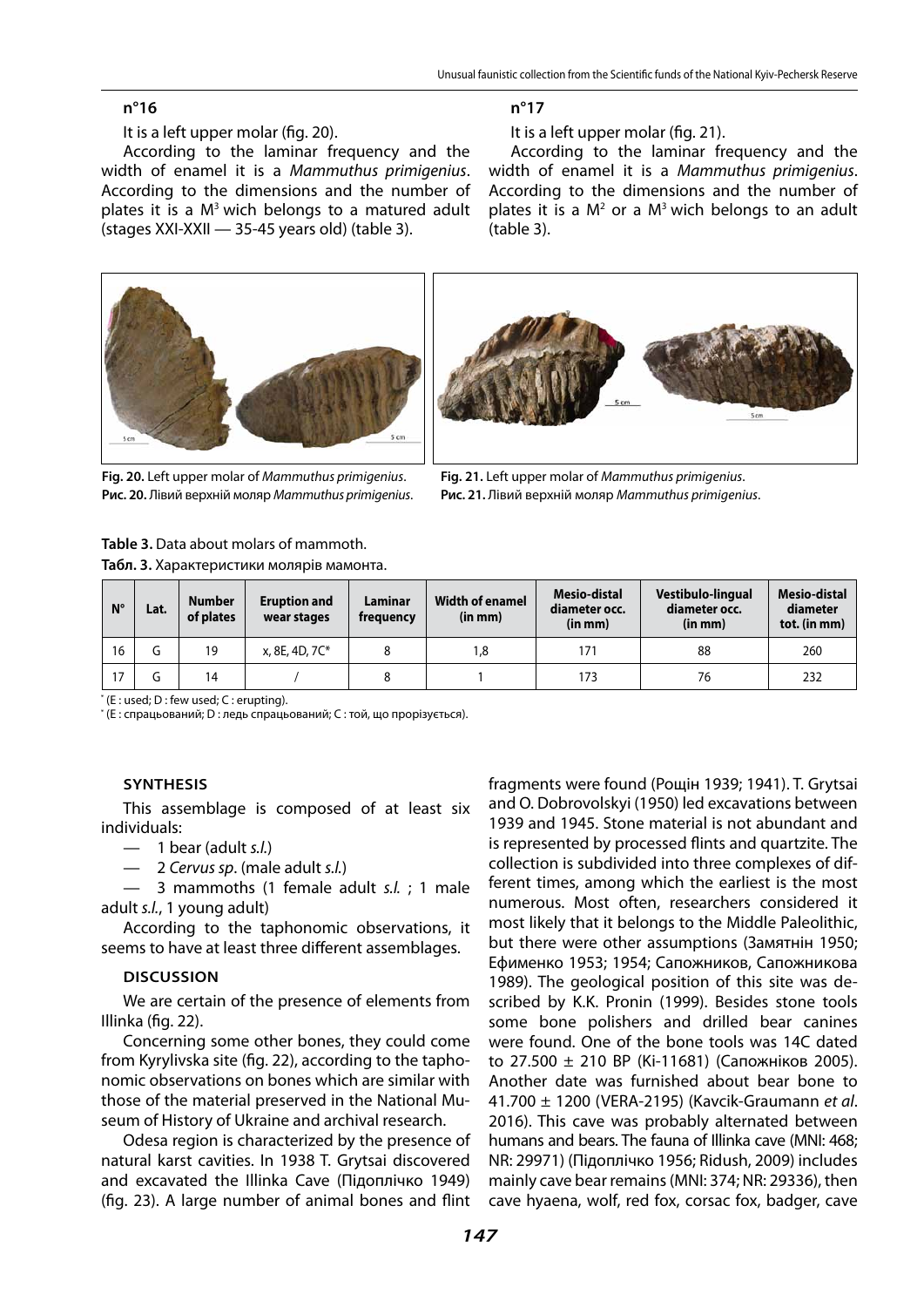lion, naked mole-rat, european hamster, porcupine, hare, pika, horse, woolly rhinoceros, bison, saiga antelope, roe deer and red deer (fig. 24).

In the beginning of 2000, a cooperation between the university of Vienna and the Museum of Odesa permitted to study cave bear remains (Kavcik-Graumann *et al*. 2016). The authors conclude that the cave bears of the Illinka cave belong to *Ursus*  *ingressus*. It was a massive herbivorous (Bocherens *et al*. 2011) cave bear larger than *U. spelaeus* which weight was estimated around 350 kg to 600 kg; it lived in Central and Eastern Europe within continental environments with cold and arid climate (Rabeder *et al*. 2004). Some researchers still question them to be different species, but rather subspecies (Baca *et al*. 2012).



**Fig. 23.** Geographic position of the site of Illinka (Ukraine) (Kavcik-Graumann et al. 2016 after Nagel et al. 2005). **Рис. 23.** Географічне розташування стоянки Іллінка (Україна) (Kavcik-Graumann et al. 2016 за Nagel et al. 2005).

**Fig. 24.** Faunal spectrum of Illinka (Ukraine) in percentage (after data from Підоплічко 1956; Ridush 2009).

**Рис. 24.** Фауністичний спектр Іллінки (Україна) у відсотках (за даними Підоплічко 1956; Ridush 2009).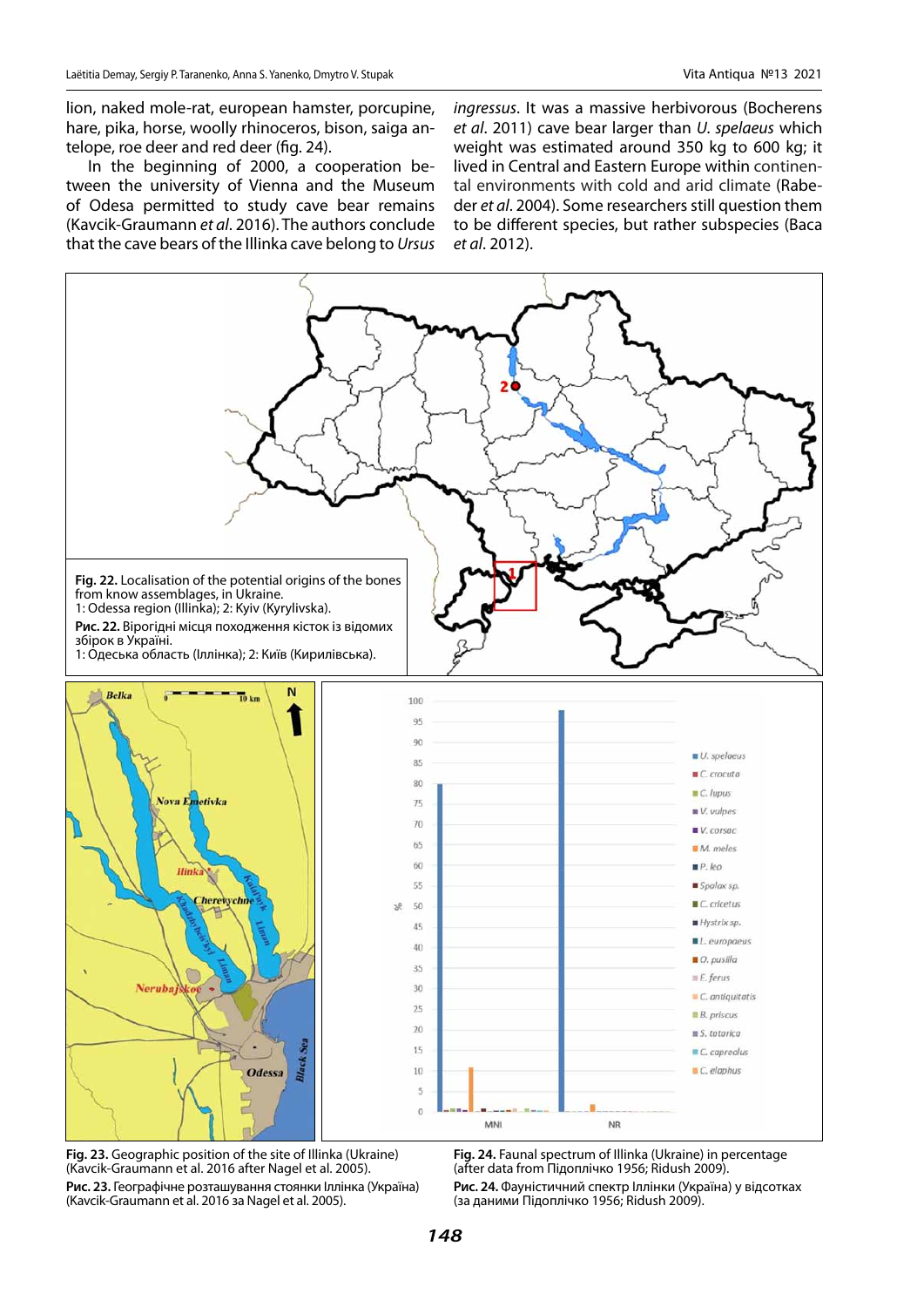Concerning the site of Kyrylivska, it is situated in Kyiv (fig. 25) on a promontory, on the right bank of the Dnieper (Шидловський, Прядко 2011). This site was discovered and excavated in 1893 to 1900 by V. Khvoika. He highlighted that lithic remains are anthropogenic product and that these tools were associated with mammoth bones (1913, re-edited in 2008). Some of these tusks presented also anthropogenic modifications (Беляшевский 1900; Волков 1903; Абрамова 1962; Филиппов 1983). The archaeological remains were in clayey sand (Громов 1948). It could have one cultural layer (Пидопличко 1969) or, more likely, two (Хвойка 1913 (2008); Борисковский 1953) (fig. 26).

A 14C date from mammoth teeth was obtained to 19 200 ± 250 BP (OxA-718) (Abramova, Grigorieva and Zaitsev, 2001; Радієвська, Біленко 2010).

The lithic industry has been studied repeatedly (Вовк 1899a; 1899б; Хвойка 1913(2008); Борисковский 1941; 1953; Ефименко 1953; Гладких 1971;1991; Шидловський 2012). The upper layer is the richest with 3000 lithic remains and burned bones. The lower layer furnished 250 lithic remains. Both correspond to characteristics of Upper Palaeolithic industries. P.S. Shydlovskyi and D.V. Stupak revised the material in 2015, based on lithic material kept at the National Museum of Ukrainian History and the Museum of Saint-Germain-en-Laye (France) and on analysis of the work of predecessors. For them, the lithic productions in the two layers are similar to the processes of debiting and shaping. However, the composition of the tools differs. The industry could correspond to later Gravettian (Shydlovskyi, Stupak 2015).

Unfortunately, the distribution of remains is poorly known because there were no recorded during excavations. The fauna of Kyrylivska (MNI: 79; NR: 454) (Хвойка 1913 (2008); Пидопличко 1969) includes mainly woolly mammoth remains (MNI: 70; NR: 440), then woolly rhinoceros, wolf, brown bear, cave lion, cave hyaena, wolverine and the presence of hare was mentionned (fig. 27).

We had access to only a few pieces still kept at the National Museum of Ukrainian History. The taphonomic observations are similar with some bones of this collection, especially concerning bones n°6 and n°13.

> **Fig. 26.** Excavations and geology in Kyrylivska (Хвойка 1893; Хвойка 1913), with two cultural layers. ►

**Рис. 26.** Розкопки та геологічна ситуація Кирилівської стоянки (Хвойка 1893; Хвойка 1913), з двома культурними шарами.



**Fig. 25.** Localisation of Kyrylivska in Kyiv (after Pidoplichko 1998). **Рис. 25.** Локалізація Кирилівської стоянки у Києві (за Pidoplichko 1998).

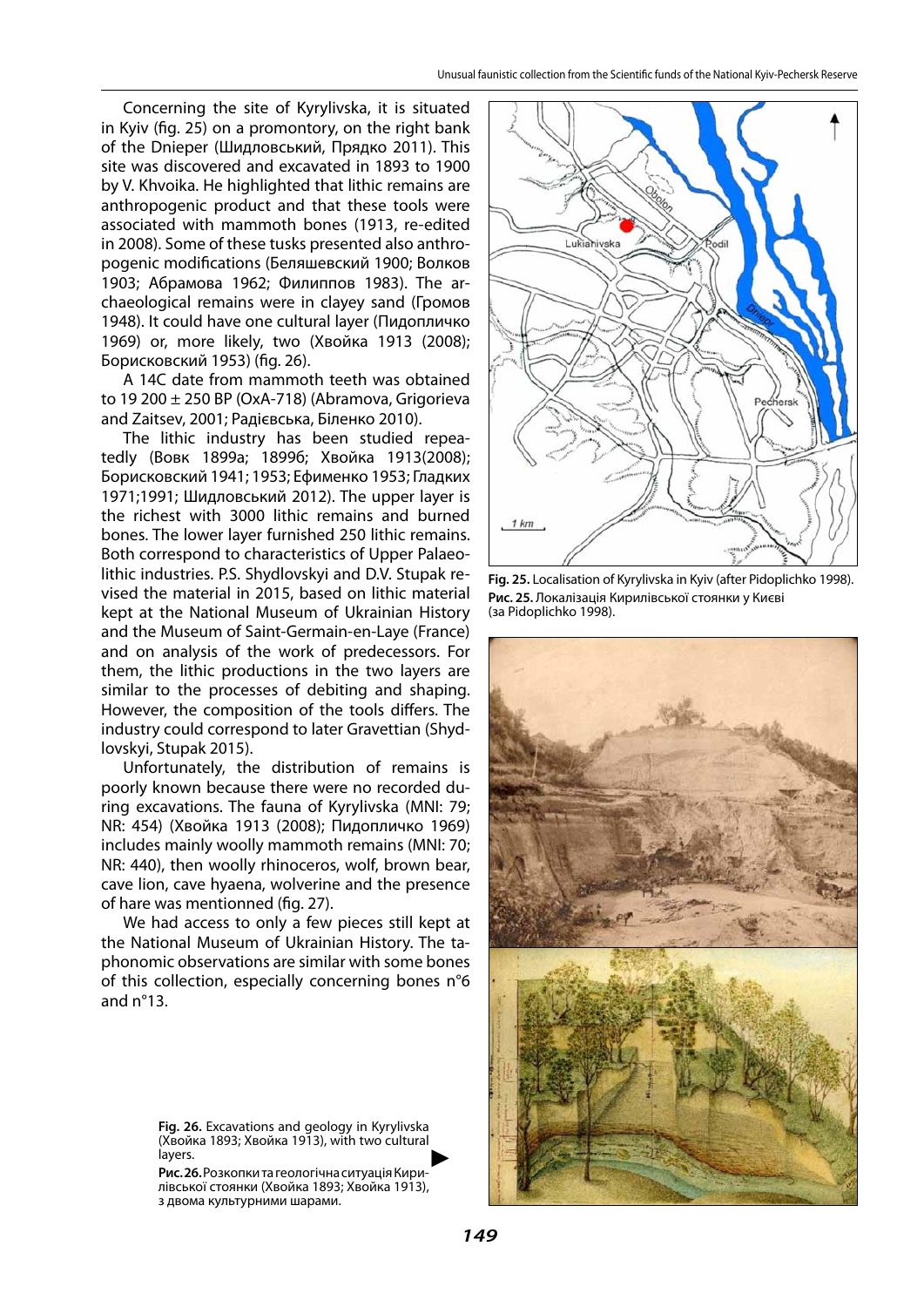

**Fig. 27.** Faunal spectrum of Kyrylivska (Ukraine) in percentage (after data from Хвойка 1913; Пидопличко 1969). **Рис. 27.** Фауністичний спектр Кирилівської стоянки (Україна) у відсотках (за даними Хвойка 1913; Пидопличко 1969).



**Fig. 28.** Bone n°13 (mammoth ulna) with colored deposits. **Рис. 28.** Кістка № 13 (ліктьова кістка мамонта) з кольоровим забарвленням.

The colored deposits were not previously described in literature. They are orange-red-brown (fig. 28). They are present on both cortical bone and spongy bone, so they were deposited when the bones were already dry. They could have varied composition (alumino-silicates, ferruginous sandstone, hematite, crinoidal limestone, manganese oxides, iron oxide crystals, ocher sands such as kaolin and bauxite, goethite…) and have different origins (meteorological, biological and pedosedimentary impacts/anthropic implication) (Delamare, 1987; Salomon, 2009; Ardouin, 2012).

Thanks to the study of archival data, it became possible to trace the likely path that these bones took to the National Kyiv-Pechersk Reserve. As a result of the institutional restructuring of the museum network in the late 1920s — during the 1930s, the archaeological collections of Kyiv, including paleontological finds, were concentrated in the Kyiv-Pechersk Lavra. In particular, in the early 1930's there was an Archaeological Museum of the Ukrainian Academy of Sciences, in 1934-1935 the All-Ukrainian Historical Museum was moved here (from September 11, 1935 — the Central Historical Museum). As of 1936, the archeological complexes of the Central Historical Museum contained the collections of the former All-Ukrainian Historical Museum named after T. Shevchenko in Kyiv, the Archaeological Museum of Kyiv University, the Archaeological Cabinet of the Kyiv Institute of Public Education, the Archaeological Museum of Higher Women's Courses in Kyiv and the Archaeological Museum of the Ukrainian Academy of Sciences.

Paleolithic materials were presented in the Central Historical Museum by collections of sites: Kyrylivska (excavations by V. Khvoika in 1893-1900), Iskorost (excavations by V. Khvoika in 1911), Mizyn (excavations by Kh. Vovk in 1908, M. Rudynskyi in the 1930s), Zhuravka (excavations by M. Rudynskyi in 1929). In addition, the outskirts of dif-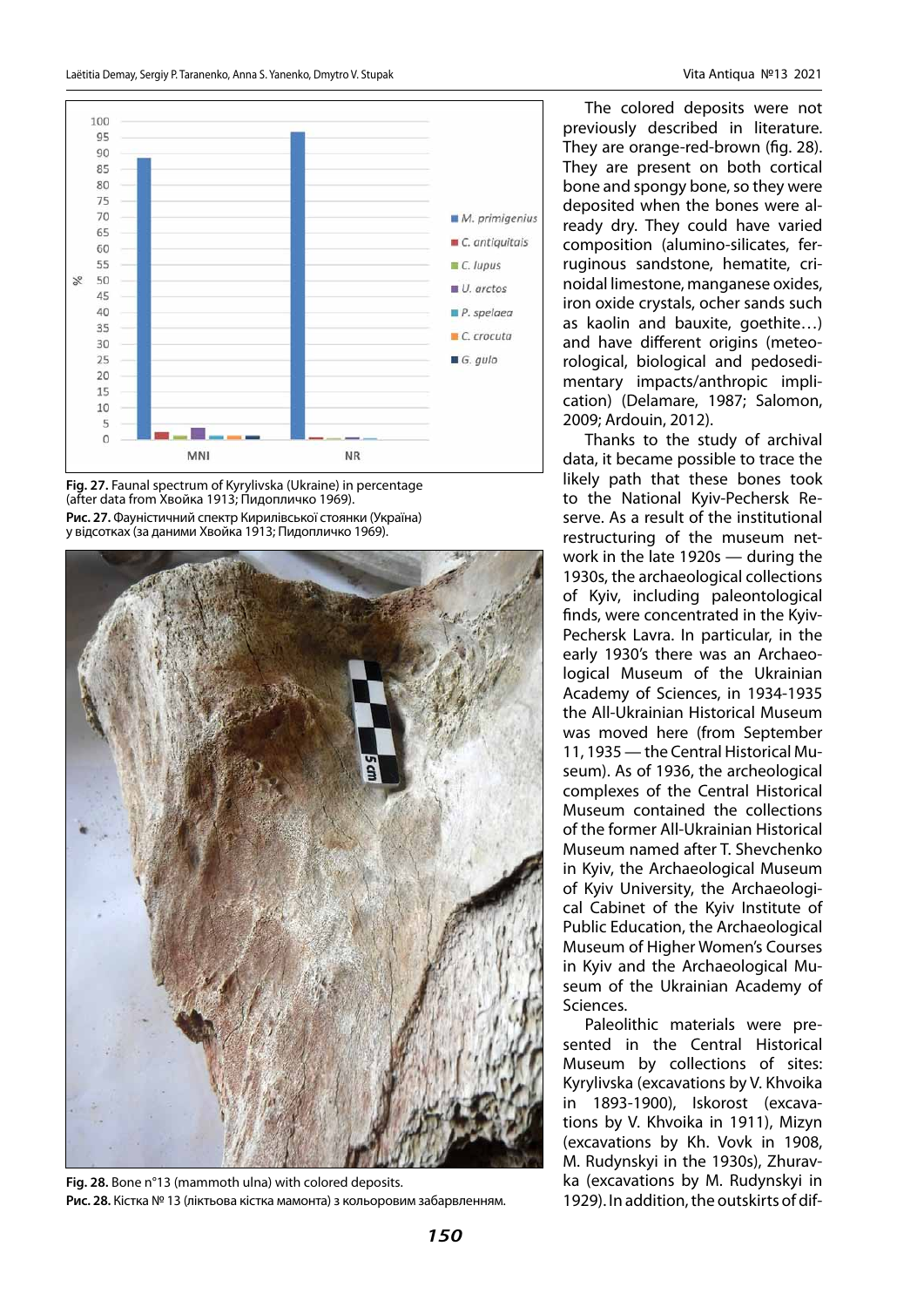ferent villages were presented: Kostyonki (research by O. Kelsiev), Karacharov (research of V. Antonovych, I. Polyakov and V. Dokuchaev in 1878), Vrublevtsi, complexes of materials from locations near the villages Studenytsia (research by V. Antonovych in the 1880s, M. Rudynskyi and M. Musket in 1927-28), Stara Ushytsia (research by M. Rudynskyi and M. Mushket 1927-28) and near Novhorod-Siverskyi (research by M. Rudynskyi in 1925-26).

At the beginning of the Second World War, a part of the collections of the Central Historical Museum were evacuated, but some pieces were left on the territory of the Kyiv-Pechersk Lavra. Later, a part of the remaining collection was transferred to the National Museum of Prehistory and Early History in Kyiv, and in 1943 — taken to Germany.

After the Second World War, some displaced collections returned in Kyiv. The distribution of these artifacts between museum institutions of the country partly took place on the territory of the Kyiv-Pechersk Reserve. Most of the archaeological collections were transferred to the State Historical Museum, which was restored in 1944. Today, they are part of the Scientific founds of the National Museum of History of Ukraine.

Probably the found collection got to the territory of the National Kyiv-Pechersk Reserve in the postwar period due to the return of materials of Ukrainian museums.

#### **Conclusions**

The collection contains bones of at least six individuals:

- 1 bear (adult *s.l*.)
- 2 *Cervus sp*. (male adult *s.l*.)

— 3 mammoths (1 female adult *s.l*.; 1 male adult *s.l*., 1 young adult).

This collection contains bones from different places of origin. According to the taphonomic observations, it seems belong at least three different assemblages. There is no doubt about the origin from the Illinka Cave, with a very high degree of probability — from the Kyrylivska site, this probability is especially high for bones No. 13 and 6.

The red coloration deposits (ochre?) observed of some bones would require the advice of a specialist.

Most likely, this collection was formed in the Scientific founds of the National Kyiv-Pechersk Reserve because of the return of materials from Ukrainian museums after the Second World War.

#### **Література**

- Абрамова, З.А. 1962. Палеолитическое искусство на территории СССР. *Свод археологических источников. Археология СССР,* А 4-3, 86 с.
- Аверьянов, А.О. 1994. Мамонт Кутоманова. *Труды Зоологического института РАН*, 256, с. 111-135.
- Беляшевский, Н. 1900. Бивни мамонта с нарезами из стоянки на Кирилловской ул. в Киеве. *Археологическая летопись Южной России*, 2, с. 71-71.
- Борисковский, П.И. 1941. Кирилловская палеолитическая стоянка. *Материалы и исследования по археологии СССР*, 2, Москва; Ленинград.
- Борисковский, П.И. 1953. *Палеолит Украины. Историко-археологические очерки.* Материалы и исследования по археологии СССР, 40, Москва; Ленинград: Наука.
- Верещагин, Н.К., Тихонов, А.Н. 1986. Исследование бивней мамонтов. *Труды Зоологического института АН СССР,* 149, с. 3-14.
- Вовк, Хв. 1899а. Передісторичні знахідки на Кирилівській вулиці у Київі. *Матеріали до українсько-руської етнології*, I, c. 1-32.
- Вовк, Хв. 1899б. Палеолітичні знахідки на Кирилівській вулиці у Київі. *Матеріали до українсько-руської етнології*, I, c. 211-219.
- Волков, Ф.К. 1903. Искусство Мадленской эпохи в Украине. *Археологическая летопись южной России*, І, с. 15-26.
- Волосович, К.А. 1909. Раскопки Санга-юряхского мамонта в 1908 году. *Известия Императорской Академии Наук*, Серия VI. Т. III. № 6, с. 437-458.
- Волосович, К.А. 1914. Мамонт острова Большого Ляховского (Новосибирские острова). Геологический очерк. *Записки Императорского Санкт-Петербургского минералогического общества,* II серия. T. L, с. 305-338.

Гарутт, В.Е., Дубинин, В.Б. 1951. О скелете таймырского мамонта. *Зоологический журнал*, 30 (1), с. 17-23.

- Гладких, М.І. 1971. Різні прояви пізньопалеолітичної культури в Середньому Подніпров'ї. *Український історичний журнал*, 10, с. 99-102.
- Гладких, М.І. 1991. *Історична інтерпретація пізнього палеоліту (за матеріалами території України)*. Київ.
- Громов, В.И. 1948. *Палеонтологическое и археологическое обоснование стратиграфии континентальных отложений четвертичного периода на территории СССР (млекопитающие, палеолит)*. Труды ГИН АН СССР, 64. Москва: Издательство АН СССР.
- Добровольський, А.В. 1950. Печера коло с. Іллінки Одеської області. *Археологія*, IV, с. 152-155.
- Ефименко, П.П. 1953. *Первобытное общество*. Киев, Издательство АН УССР.
- Єфименко, П.П. 1954. Палеолітичні пам'ятки УРСР та сучасний стан їх вивчення. *Археологія*, IX, с. 168-177.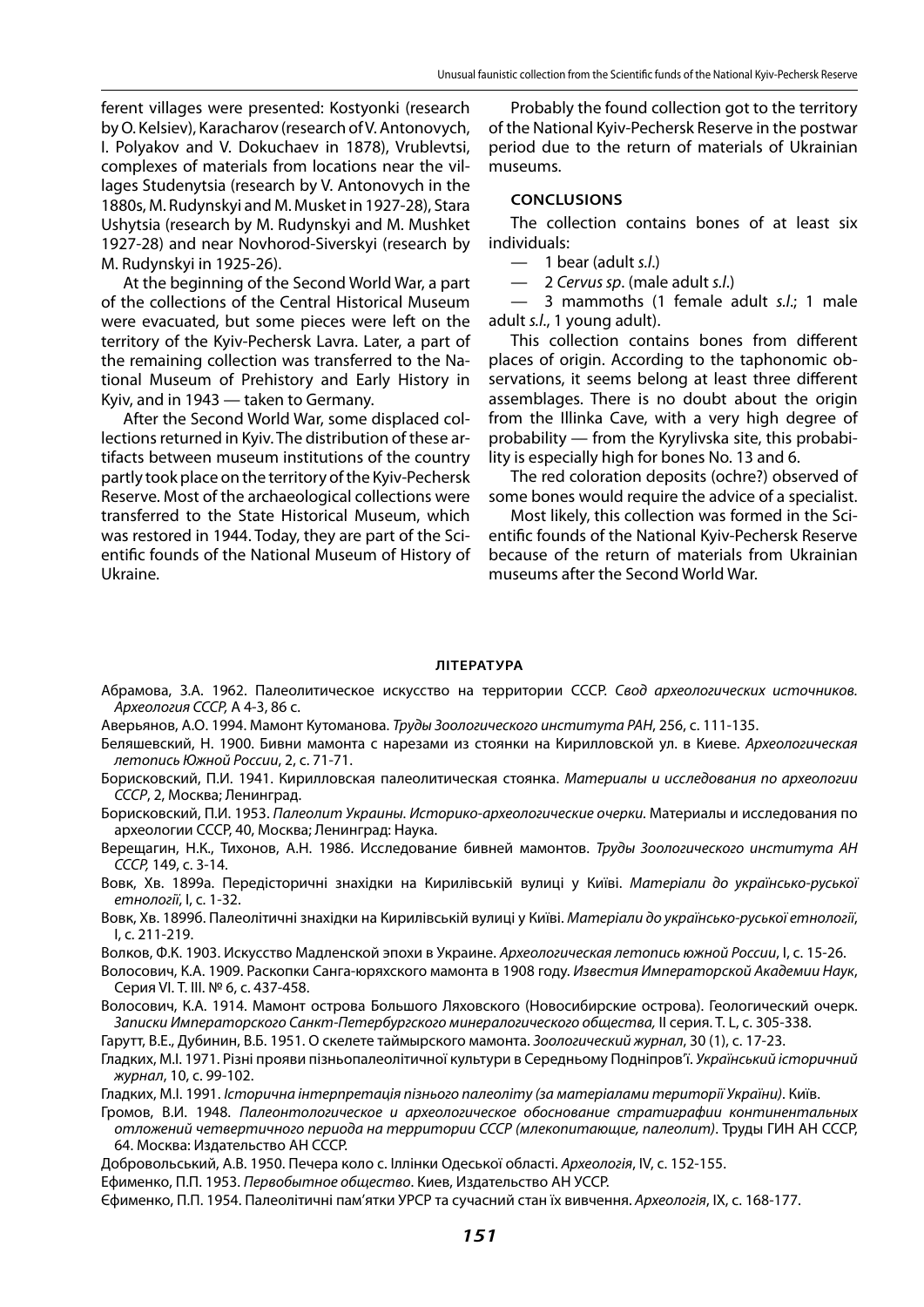Замятнін, С.М. 1950. Про характер культурних залишків у печері коло с. Іллінки, Одеської області. *Археологія*, IV, с. 143-151.

Підоплічко, І.Г. 1949. Розкопки палеолітичної стоянки Іллінка 1 в 1946 р. *Археологічні пам'ятки УРСР*, II, с. 323-325. Підоплічко, І.Г. 1956. *Матеріали до вивчення минулих фаун УРСР*. *Вип. 2.* Київ, Наукова думка.

Пидопличко, И.Г. 1969. *Позднепалеолитические жилища из костей мамонта на Украине.* Киев, Наукова думка. Пронин, К.К. 1999. Пещера Ильинка. *Свет,* 1 (20), с. 30-32.

Радієвська, Т.М., Біленко, М.М. 2010. *Перший археологічний досвід В. В. Хвойки*. Науково-дослідницька та просвітницька діяльність Вікентія Хвойки. Матеріали науково-практичної конференції Київського обласного археологічного музею. Трипілля. c. 97-104.

Рощін, А.Д. 1939. Нові місця знаходження кісток печерного ведмедя з залишками палеоліту. *Вісті АН УРСР,* 9–10, с. 68-71.

Рощін, А.Д. 1941. Викопні ссавці с. Іллінки. Наук. сесія Одеського держ. педінституту. Тези доповідей. с. 79-80.

- Сапожніков, І. 2005. Хронологія і періодизація пізнього палеоліту півдня Східної Європи. *Матеріали та дослідження з археології Прикарпаття та Волині*, 9, с. 14-31.
- Сапожников, И.В., Сапожникова, Г.В. 1989. Новое о пещере Ильинка. *Четвертичный период, палеонтология и археология. К XXVIII Междунар. геол. конгрессу*. с. 179-187.

Филиппов, А.К. 1983. О бивне из Кирилловской позднепалеолитической стоянки. *Краткие сообщения Института археологи АН ССР*, 173, с. 39-42.

Хвойка, В.В. 2008. *Древние обитатели Среднего Приднепровья и их культура в доисторические времена (с комментариями и иллюстрациями).* Київ.

Шидловський, П. 2012. Дослідження крем'яного інвентарю Кирилівської стоянки. *Вісник Київського національного університету імені Тараса Шевченка*, 112, с. 53-59.

Шидловський, П.С., Прядко, Д.Ю. 2011. Пізній палеоліт Київського Правобережжя. *Археологія і давня історія України*, 6, с. 68-85.

Abramova, Z.A., Grigorieva, G.V., Zaitseva, G.I. 2001. The Age of Upper Paleolithic Sites in the Middle Dnieper River Basin of Eastern Europe. *Radiocarbon*, 43 (2B), p. 1077-1084.

Adams, M. 1808. Some Account of a Journey to the Frozen-Sea, and of the Discovery of the Remains of a Mammoth. *The Philadelphia Medical and Physical Journal*, Part 1, Vol. 3, p. 120-137.

Agenbroad, L.D. 1994. Taxonomy of North American *Mammuthus* and biometrics of the Hot Springs mammoths. In: Agenbroad, L.D. and Mead, J.I. (eds.), *The Hot Springs Mammoth Site*. Rapid City, Fenske Printing, p. 158-207.

Ardouin, A. 2012. *Guide pratique pour la description des sols* de France, CEN Bourgogne, 24 p.

Averianov, A. 1996. *Sexual dimorphism in the mammoth skull, teeth, and long bones.* In: Shoshani, J. and Tassy, P. (eds.), *The Proboscidea*, Oxford*,* Oxford University Press, p. 280-288.

Baca, M., Stankovic, A., Stefaniak, K., Marciszak, A., Hofreiter, M., Nadachowski, A., Węgleński, P. and Mackiewicz, P. 2012. Genetic analysis of cave bear specimens from Niedźwiedzia Cave, Sudetes, Poland. *Palaeontologia Electronica* 15(2), 21A, 16 p.

Behrensmeyer, A.K. 1978. Taphonomic and ecologic information from bone weathering. *Paleobiology* 4(2), p. 150-162.

Bocherens, H., Stiller, M., Hobson, K. A., Martina, P., Rabeder, G., Burns, J.A., Tuetken, T. and Hofreiter, M. 2011. Niche partitioning between two sympatric genetically distinct cave bears (*Ursus spelaeus* and *Ursus ingressus*) and brown bear (*Ursus arctos*) from Austria: Isotopic evidence from fossil bones. *Quaternary International* 245(2), p. 238-248.

Coppens, Y. 1958. Le mammouth de l'Atrikanova (Sibérie). *Bulletin du Muséum National d'Histoire Naturelle*. 2<sup>nd</sup> Series 3D, Paris, p. 402-406.

Coppens, Y. 1965. Les éléphants du Quaternaire français: dentition, systématique, signification et préhistoire. *Actes du XVIe Congrès Préhistorique de France*, Monaco, 1959, Paris, SPF, p. 403-431.

Delamare, F. 1987. Les pigments à base d'oxydes de fer et leur utilisation en peinture pariétale et murale. *PACT* 17, p. 331-344.

Denys, C., Patou-Mathis, M. (dir.), 2014. *Manuel de Taphonomie,* Éditions Errance, Collection Archéologiques, Paris, 284 p. Driesch, A. von den, 1976. A guide to the Measurement of Animal Bones from Archaeological Sites. Peabody Museum of Archaeology and Ethnology 1, Harvard University, Cambridge, 148 p.

Efremov, I.A. 1940. Taphonomy: a new branch of paleontology. *Pan-American Geology,* 74, p. 81-93.

Felix, J.P. 1912. *Das Mammut von Borna*. Leipzig, R. Voigtländers verlag, 52 p.

Garutt, W.E. 1964. *Das Mammut Mammuthus primigenius (Blumenbach)*. Wittemberg Lutherstadt, A. Ziemsen Verlag, 140 p. Hanks, J. 1972. Growth of the African elephant (*Loxodonta africana*). *African Journal of Ecology,* 10, p. 251-272.

- Haynes, G. 1991. *Mammoths, Mastodonts and Elephants, Biology, behavior and the Fossil record*. Cambridge, Cambridge Press, 413 p.
- Kavcik-Graumann, N., Nagel, D., Rabeder, G., Ridush, B. and Withalm, G. 2016. The Bears of Illinka Cave near Odessa (Ukraine). *Cranium / Proceedings of the 21th International Cave Bear Symposium*, 33 (1), p. 18-25.
- Kirillova, I.V., Shidlovskiy, F.K. and Titov, V.V. 2012. Kastykhtakh mammoth from Taimyr (Russia). *Quaternary International. Mammoths and their Relatives 2: Biotopes, Evolution and Human Impact V International Conference*, Le Puy-en-Velay, 2010. Vol. 276–277, p. 269–277.

Koenigswald, W.V. 1989. Das Mammut von Polchbei Mayen (Eifel). *Eiszeitalter und Gegenwart,* 39, p. 87-97.

Krumrey, W.A., Buss, I.O. 1968. Age estimation, growth, and relationships between body dimensions of the female elephant. *J Mammal,* 49(1), p. 22-31.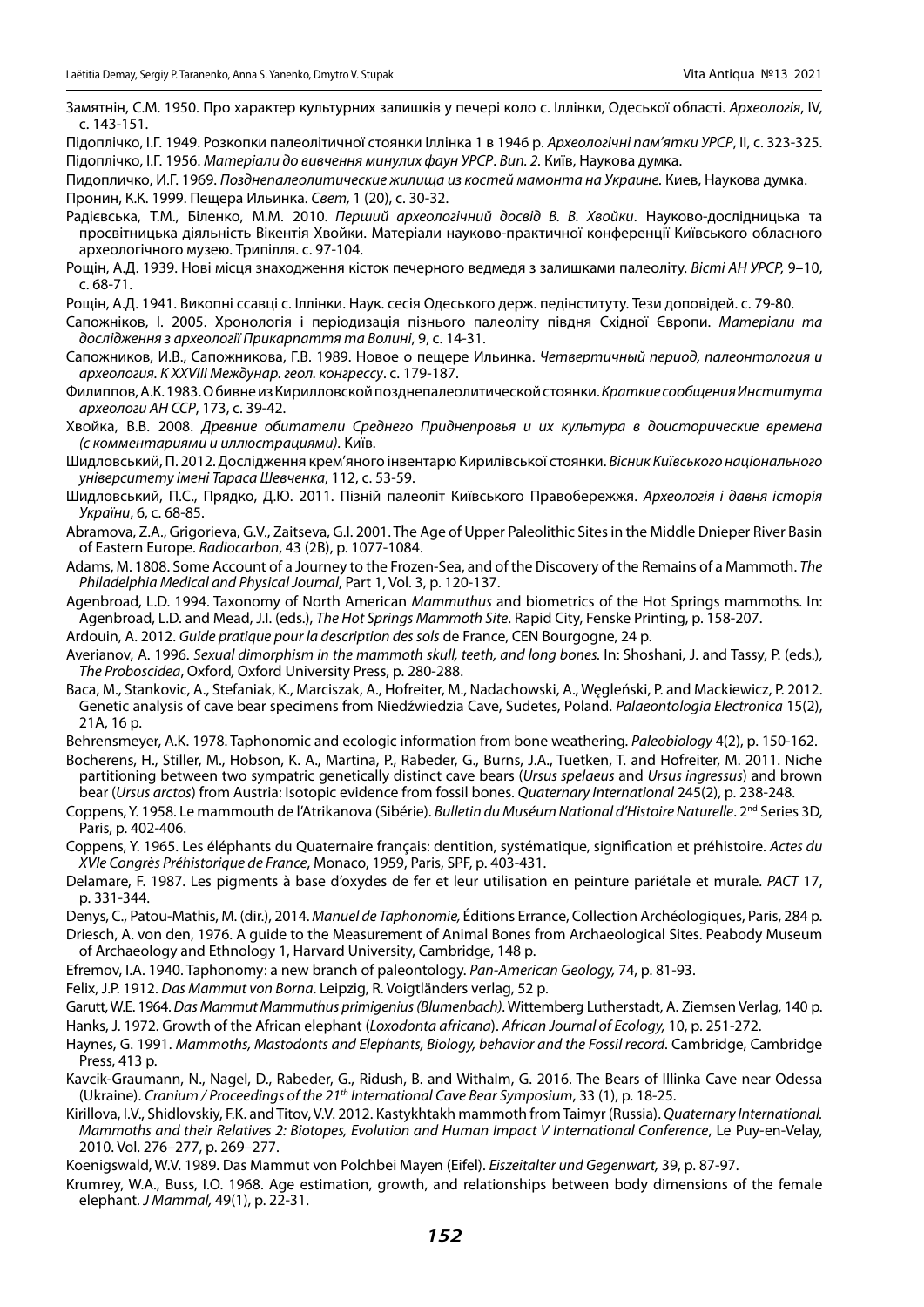Laws, R.M. 1966. Age criteria for the African elephant *Loxodonta a. Africana*. *East African Wildlife Journal,* 4, p. 1-37.

- Lister, A.M. 1999. Epiphyseal fusion and postcranial age determination in the woolly mammoth, *Mammuthus primigenius* (Blum.). *Deinsea,* 6, p. 79-88.
- Lister, A. 2009. Late-glacial mammoth skeletons (*Mammuthus primigenius*) from Condover (Shropshire, UK): anatomy, pathology, taphonomy and chronological significance. *Geological Journal,* 44, p. 447-479.
- Maschenko, E.N., Gablina, S.S., Tesakov, A.S. and Simakova, A.N. 2006. The Sevsk woolly mammoth (*Mammuthus primigenius*) site in Russia: taphonomic, biological and behavioral interpretations. *Quaternary International*, 142 (3), p. 147-165.
- Nagel, D., Pronin, K., Rabeder, G., Hofreiter, M., Huijer, W., Kavcik, N., Urbanek, C., Withalm, G. and Orlov, N. 2005. Nerubaiskoe, a New Cave Bear Site in the Old Nordmann Territory. *Mitteiltungen der Kommission für Quartärforschung,* 14, p. 123-134.
- Osborn, H.F. 1942. *Proboscidea.* The American Museum of Natural History, New York.
- Petronio, C., di Canzio, E. and di Stefano, G. 2003. Morphological and biometrical differences in the limb bones of *Ursus arctos* and *Ursus spelaeus* and phylogenetical considerations on the two species. *Palaeontographica Abteilung*a, 269, p. 137-152.
- Pfizenmayer, E.W. 1926. *Mammutleichen und Urwaldmenschen*. Leipzig, Brockhaus, 341 p.
- Pidoplichko, I.G. 1998. *Upper palaeolithic dwellings of mammoth bones in the Ukraine: Kiev-Kirillovskii, Gontsy, Dobranichevka, Mezin and Mezhirich*. BAR, International Series 712.
- Pontier, G. 1913. Étude sur le Mammouth de l'Aa. *Bulletin de la Société préhistorique française,* 10, N°11, p. 621-646.
- Rabeder, G., Hofreiter, M., Nagel, D. and Withalm, G. 2004. New Taxa of Alpine Cave Bears (*Ursidae*, *Carnivora*). *Cahiers scientifique* / Département Rhône — Musée Lyon, Hors série, 2, p. 49-67.
- Ridush, B. 2009. "Bear Caves" in Ukraine. *Slovensky kras Acta Carsologica slovaca,* 47, 1, p. 67-84.
- Salomon, H. 2009. *Les matières colorantes au début du paléolithique supérieur: sources, transformations et fonctions*. Thèse de doctorat, école doctorale Sciences et Environnement, spécialité Préhistoire. Université Bordeaux 1, France, 432 p.
- Shoshani, J., Tassy, P. (eds.), 1996. *The Proboscidea: evolution and palaeoecology of elephants and their relatives.* Oxford, Oxford Science Publications, Oxford University Press, 502 p.
- Shydlovskyi, P., Stupak, D. 2015. The research of flint implements on Kyrylivska site. *Наукові студії,* 8, с. 21-32.
- Siegfried, P. 1959. Das Mammut von Ahlen, *Mammonteus primigenius* (Blumenb.). *Palaeontologische Zeitschrift,* 33(3), p. 172-184.
- Toepfer, V. 1957. *Die Mammutfunde von Pfännerhall im Geiseltal*. Veröffentlichungen des Landes museums für Vorgeschichte, Halle/Saale, 16, 57 p.
- Vaufrey, R. 1955. Proboscidiens fossiles. *Traité de zoologie*, T. 17. Grassé. Paris Masson, p. 784-875.
- Viola, M. 2014. *Caractères ostéologiques du dimorphisme sexuel chez* «*Mammuthus primigenius*». Mémoire de Master 1 Evolution, Patrimoine Naturel et Sociétés Spécialité Quaternaire et Préhistoire, Museum National d'Histoire Naturelle, 24 p.
- Weinstock, J. 2009. Epiphyseal fusion in brown bears: a population study of grizzlies (*Ursus arctos horribilis*) from Montana and Wyoming. *International Journal of Osteoarchaeology,* 19, p. 416-423. <https://www.researchgate.net/journal/International-Journal-of-Osteoarchaeology-1099-1212>
- Ziegler, R. 1994. Das Mammut (*Mammuthus primigenius* Blumenbach) von Siegsdorf bei Traunstein (Bayern) und seine Begleitfauna. *Münchner Geowissen schaftliche Abhandlungen,* 26, p. 49-80.
- Ziegler, R. 2001. An extraordinary small mammoth (*Mammuthus primigenius*) from SW Germany. *Geologie und Palaontologie*. *Stuttgarter Beitrage zur Naturkunde, Series* B 300, 41 p.

#### **References**

- Abramova, Z.A. 1962. Paleoliticheskoe iskusstvo na territorii SSSR. *Svod arheologicheskix istochnikov. Arheologiya SSSR*, A4-3, 86 s. (in Russian).
- Aver`yanov, A.O. 1994. Mamont Kutomanova. *Trudy` Zoologicheskogo instituta RAN*, 256, s. 111-135. (in Russian).
- Belyashevskij, N. 1900. Bivni mamonta s narezami iz stoyanki na Kirillovskoj ul. v Kieve. *Arxeologicheskaya letopis` Yuzhnoj Rossii*, 2, s. 71-71. (in Russian).
- Boriskovskij, P.I. 1941. Kirillovskaya paleoliticheskaya stoyanka. *Materialy` i issledovaniya po arxeologii SSSR*, 2, Moskva; Leningrad. (in Russian).
- Boriskovskij, P.I. 1953. *Paleolit Ukrainy. Istoriko-arkheologicheskie ocherki.* Materialy i issledovaniia po arkheologii SSSR, 40. Moskva; Leningrad: Nauka. (in Russian).
- Vereshhagin, N.K., Tihonov, A.N. 1986. Issledovanie bivnej mamontov. *Trudy` Zoologicheskogo instituta AN SSSR*, 149, s. 3-14. (in Russian).
- Vovk, Khv. 1899a. Peredistorychni znakhidky na Kyrylivskii vulytsi u Kyivi. *Materialy do ukrainsko-ruskoi etnolohii*, I, c. 1-32. (in Ukrainian).
- Vovk, Khv. 1899b. Paleolitychni znakhidky na Kyrylivskii vulytsi u Kyivi. *Materialy do ukrainsko-ruskoi etnolohii*, I, c. 211- 219. (in Ukrainian).
- Volkov, F.K. 1903. Iskusstvo Madlenskoj e`poxi v Ukraine. *Arheologicheskaya letopis` yuzhnoj Rossii*, І, s. 15-26. (in Russian).
- Volosovich, K.A. 1909. Raskopki Sanga-yuryaxskogo mamonta v 1908 godu. *Izvestiya Imperatorskoj Akademii Nauk*, Seriya VI. T. III. № 6, s. 437-458. (in Russian).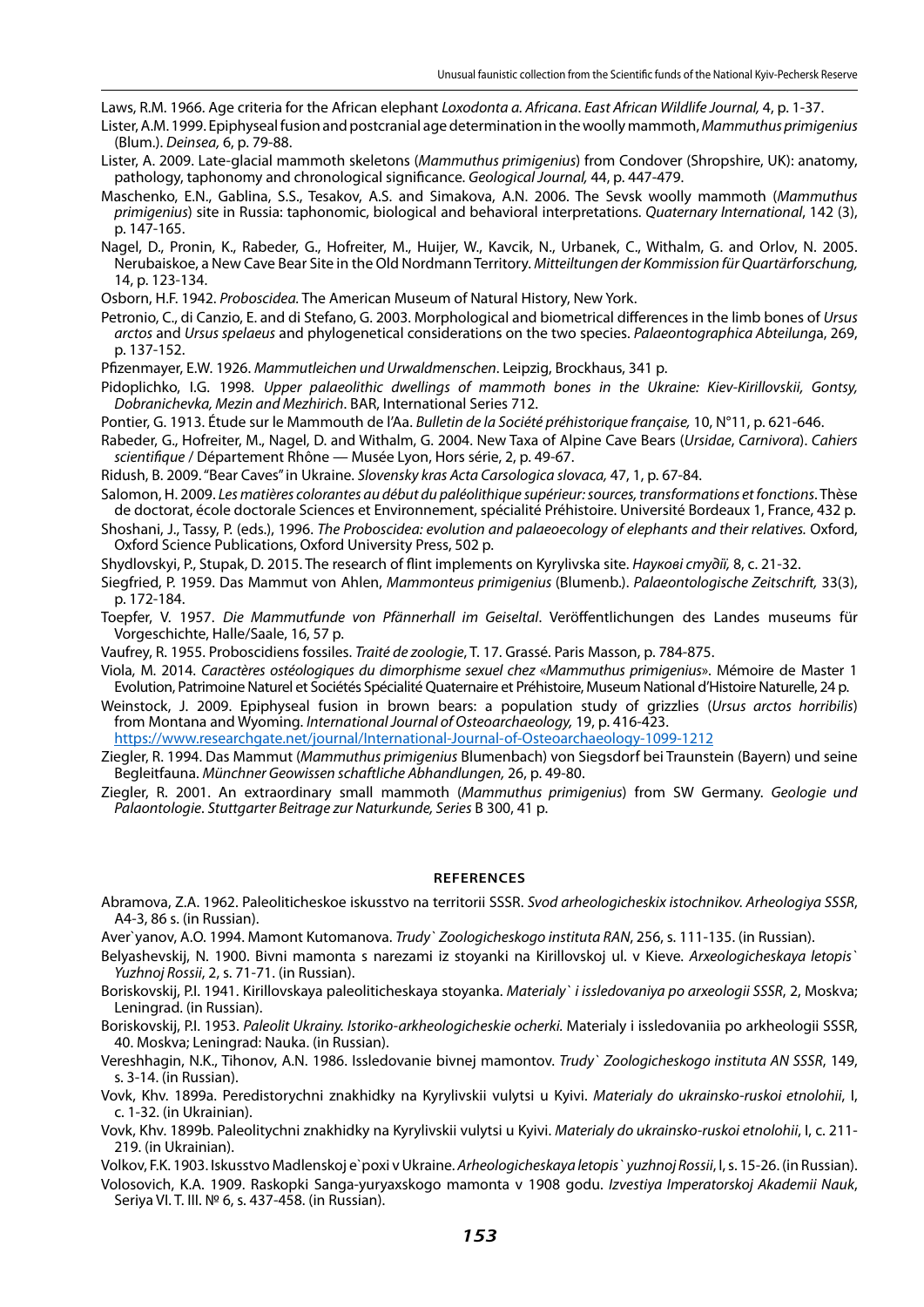Volosovich, K.A. 1914. Mamont ostrova Bol`shogo Lyaxovskogo (Novosibirskie ostrova). Geologicheskij ocherk. *Zapiski Imperatorskogo Sankt-Peterburgskogo mineralogicheskogo obshhestva*, II seriya. T. L, s. 305-338. (in Russian).

Garutt, V.E., Dubinin, V.B. 1951. O skelete tajmy`rskogo mamonta. *Zoologicheskij zhurnal*, 30 (1), s. 17-23. (in Russian).

Hladkykh, M.I. 1971. Rizni proiavy piznopaleolitychnoi kultury v Serednomu Podniprovi. Ukrainskyi istorychnyi zhurnal, 10, s. 99-102. (in Ukrainian).

Hladkykh, M.I. 1991. Istorychna interpretatsiia piznoho paleolitu (za materialamy terytorii Ukrainy). Kyiv. (in Ukrainian).

Gromov, V.I. 1948. *Paleontologicheskoe i arheologicheskoe obosnovanie stratigrafii kontinental`ny`x otlozhenij chetvertichnogo perioda na territorii SSSR (mlekopitayushhie, paleolit)*. Trudy` GIN AN SSSR, 64. Moskva: Izdatel`stvo AN SSSR. (in Russian).

Dobrovolskyi, A.V. 1950. Pechera kolo s. Illinky Odeskoi oblasti. *Arkheolohiia*, IV, s. 152-155. (in Ukrainian).

Efimenko, P.P. 1953. *Pervoby`tnoe obshhestvo*. Kiev, Izdatel`stvo AN USSR. (in Russian).

- Yefymenko, P.P. 1954. Paleolitychni pamiatky URSR ta suchasnyi stan yikh vyvchennia. *Arkheolohiia*, IX, s. 168-177. (in Ukrainian).
- Zamiatnin, S.M. 1950. Pro kharakter kulturnykh zalyshkiv u pecheri kolo s. Illinky, Odeskoi oblasti. *Arkheolohiia*, IV, s. 143-151. (in Ukrainian).
- Pidoplichko, I.H. 1949. Rozkopky paleolitychnoi stoianky Illinka 1 v 1946 r. *Arkheolohichni pamiatky URSR*, II, s. 323-325. (in Ukrainian).
- Pidoplichko, I.H. 1956. *Materialy do vyvchennia mynulykh faun URSR. Vyp. 2*. Kyiv, Naukova dumka. (in Ukrainian).
- Pidoplichko, I.G. 1969. Pozdnepaleoliticheskie zhilishha iz kostej mamonta na Ukraine. Kiev, Naukova dumka. (in Russian).

Pronin, K.K. 1999. Peshhera Il`inka. *Svet*, 1 (20), s. 30-32. (in Russian).

- Radiievska, T.M., Bilenko, M.M. 2010. *Pershyi arkheolohichnyi dosvid V.V. Khvoiky.* Naukovo-doslidnytska ta prosvitnytska diialnist Vikentiia Khvoiky. Materialy naukovo-praktychnoi konferentsii Kyivskoho oblasnoho arkheolohichnoho muzeiu. Trypillia. c. 97-104. (in Ukrainian).
- Roshchin, A.D. 1939. Novi mistsia znakhodzhennia kistok pechernoho vedmedia z zalyshkamy paleolitu. *Visti AN URSR*, 9-10, s. 68-71. (in Ukrainian).
- Roshchin, A.D. 1941. Vykopni ssavtsi s. Illinky. Nauk. sesiia Odeskoho derzh. pedinstytutu. Tezy dopovidei. s. 79-80. (in Ukrainian).

Sapozhnikov, I. 2005. Khronolohiia i periodyzatsiia piznoho paleolitu pivdnia Skhidnoi Yevropy. *Materialy ta doslidzhennia z arkheolohii Prykarpattia ta Volyni*, 9, s. 14-31. (in Ukrainian).

- Sapozhnikov, I.V., Sapozhnikova, G.V. 1989. Novoe o peshhere Il`inka. *Chetvertichny`j period, paleontologiya i arxeologiya. K XXVIII Mezhdunar. geol. kongressu*. s. 179-187. (in Russian).
- Filippov, A.K. 1983. O bivne iz Kirillovskoj pozdnepaleoliticheskoj stoyanki. *Kratkie soobshheniya Instituta arxeologi AN SSR*, 173, s. 39-42. (in Russian).
- Hvojka, V.V. 2008. *Drevnie obitateli Srednego Pridneprov`ya i ix kul`tura v doistoricheskie vremena (s kommentariyami i illyustracziyami).* Kyiv. (in Russian).
- Shydlovskyi, P. 2012. Doslidzhennia krem'ianoho inventariu Kyrylivskoi stoianky. *Visnyk Kyivskoho natsionalnoho universytetu imeni Tarasa Shevchenka*, 112, s. 53-59. (in Ukrainian).
- Shydlovskyi, P.S., Priadko, D.Yu. 2011. Piznii paleolit Kyivskoho Pravoberezhzhia. *Arkheolohiia i davnia istoriia Ukrainy*, 6, s. 68-85. (in Ukrainian).
- Abramova, Z.A., Grigorieva, G.V., Zaitseva, G.I. 2001. The Age of Upper Paleolithic Sites in the Middle Dnieper River Basin of Eastern Europe. *Radiocarbon*, 43 (2B), p. 1077-1084.
- Adams, M. 1808. Some Account of a Journey to the Frozen-Sea, and of the Discovery of the Remains of a Mammoth. *The Philadelphia Medical and Physical Journal*, Part 1, Vol. 3, p. 120-137.
- Agenbroad, L.D. 1994. Taxonomy of North American *Mammuthus* and biometrics of the Hot Springs mammoths. In: Agenbroad, L.D. and Mead, J.I. (eds.), *The Hot Springs Mammoth Site*. Rapid City, Fenske Printing, p. 158-207.
- Ardouin, A. 2012. *Guide pratique pour la description des sols* de France, CEN Bourgogne, 24 p.
- Averianov, A. 1996. *Sexual dimorphism in the mammoth skull, teeth, and long bones.* In: Shoshani, J. and Tassy, P. (eds.), *The Proboscidea*, Oxford*,* Oxford University Press, p. 280-288.
- Baca, M., Stankovic, A., Stefaniak, K., Marciszak, A., Hofreiter, M., Nadachowski, A., Węgleński, P. and Mackiewicz, P. 2012. Genetic analysis of cave bear specimens from Niedźwiedzia Cave, Sudetes, Poland. *Palaeontologia Electronica* 15(2), 21A, 16 p.

Behrensmeyer, A.K. 1978. Taphonomic and ecologic information from bone weathering. *Paleobiology* 4(2), p. 150-162.

- Bocherens, H., Stiller, M., Hobson, K. A., Martina, P., Rabeder, G., Burns, J.A., Tuetken, T. and Hofreiter, M. 2011. Niche partitioning between two sympatric genetically distinct cave bears (*Ursus spelaeus* and *Ursus ingressus*) and brown bear (*Ursus arctos*) from Austria: Isotopic evidence from fossil bones. *Quaternary International* 245(2), p. 238-248.
- Coppens, Y. 1958. Le mammouth de l'Atrikanova (Sibérie). *Bulletin du Muséum National d'Histoire Naturelle*. 2<sup>nd</sup> Series 3D, Paris, p. 402-406.
- Coppens, Y. 1965. Les éléphants du Quaternaire français: dentition, systématique, signification et préhistoire. *Actes du XVIe Congrès Préhistorique de France*, Monaco, 1959, Paris, SPF, p. 403-431.
- Delamare, F. 1987. Les pigments à base d'oxydes de fer et leur utilisation en peinture pariétale et murale. *PACT* 17, p. 331-344.
- Denys, C., Patou-Mathis, M. (dir.), 2014. *Manuel de Taphonomie,* Éditions Errance, Collection Archéologiques, Paris, 284 p.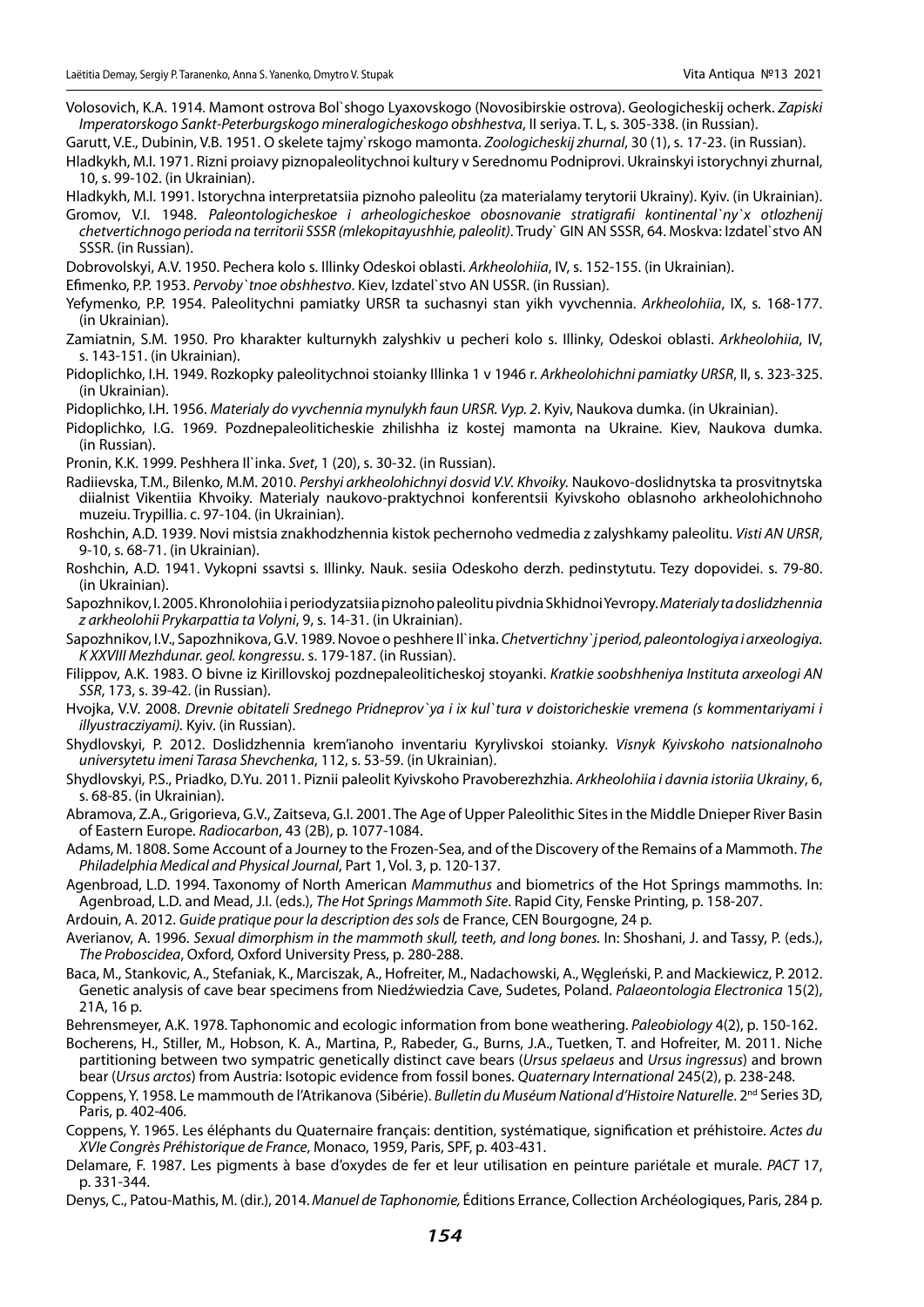- Driesch, A. von den, 1976. A guide to the Measurement of Animal Bones from Archaeological Sites. Peabody Museum of Archaeology and Ethnology 1, Harvard University, Cambridge, 148 p.
- Efremov, I.A. 1940. Taphonomy: a new branch of paleontology. *Pan-American Geology,* 74, p. 81-93.
- Felix, J.P. 1912. *Das Mammut von Borna*. Leipzig, R. Voigtländers verlag, 52 p.
- Garutt, W.E. 1964. *Das Mammut Mammuthus primigenius (Blumenbach)*. Wittemberg Lutherstadt, A. Ziemsen Verlag, 140 p.
- Hanks, J. 1972. Growth of the African elephant (*Loxodonta africana*). *African Journal of Ecology,* 10, p. 251-272.
- Haynes, G. 1991. *Mammoths, Mastodonts and Elephants, Biology, behavior and the Fossil record*. Cambridge, Cambridge Press, 413 p.
- Kavcik-Graumann, N., Nagel, D., Rabeder, G., Ridush, B. and Withalm, G. 2016. The Bears of Illinka Cave near Odessa (Ukraine). *Cranium / Proceedings of the 21th International Cave Bear Symposium*, 33 (1), p. 18-25.
- Kirillova, I.V., Shidlovskiy, F.K. and Titov, V.V. 2012. Kastykhtakh mammoth from Taimyr (Russia). *Quaternary International. Mammoths and their Relatives 2: Biotopes, Evolution and Human Impact V International Conference*, Le Puy-en-Velay, 2010. Vol. 276–277, p. 269–277.
- Koenigswald, W.V. 1989. Das Mammut von Polchbei Mayen (Eifel). *Eiszeitalter und Gegenwart,* 39, p. 87-97.
- Krumrey, W.A., Buss, I.O. 1968. Age estimation, growth, and relationships between body dimensions of the female elephant. *J Mammal,* 49(1), p. 22-31.
- Laws, R.M. 1966. Age criteria for the African elephant *Loxodonta a. Africana*. *East African Wildlife Journal,* 4, p. 1-37.
- Lister, A.M. 1999. Epiphyseal fusion and postcranial age determination in the woolly mammoth, *Mammuthus primigenius* (Blum.). *Deinsea,* 6, p. 79-88.
- Lister, A. 2009. Late-glacial mammoth skeletons (*Mammuthus primigenius*) from Condover (Shropshire, UK): anatomy, pathology, taphonomy and chronological significance. *Geological Journal,* 44, p. 447-479.
- Maschenko, E.N., Gablina, S.S., Tesakov, A.S. and Simakova, A.N. 2006. The Sevsk woolly mammoth (*Mammuthus primigenius*) site in Russia: taphonomic, biological and behavioral interpretations. *Quaternary International*, 142 (3), p. 147-165.
- Nagel, D., Pronin, K., Rabeder, G., Hofreiter, M., Huijer, W., Kavcik, N., Urbanek, C., Withalm, G. and Orlov, N. 2005. Nerubaiskoe, a New Cave Bear Site in the Old Nordmann Territory. *Mitteiltungen der Kommission für Quartärforschung,* 14, p. 123-134.
- Osborn, H.F. 1942. *Proboscidea.* The American Museum of Natural History, New York.
- Petronio, C., di Canzio, E. and di Stefano, G. 2003. Morphological and biometrical differences in the limb bones of *Ursus arctos* and *Ursus spelaeus* and phylogenetical considerations on the two species. *Palaeontographica Abteilung*a, 269, p. 137-152.
- Pfizenmayer, E.W. 1926. *Mammutleichen und Urwaldmenschen*. Leipzig, Brockhaus, 341 p.
- Pidoplichko, I.G. 1998. *Upper palaeolithic dwellings of mammoth bones in the Ukraine: Kiev-Kirillovskii, Gontsy, Dobranichevka, Mezin and Mezhirich*. BAR, International Series 712.
- Pontier, G. 1913. Étude sur le Mammouth de l'Aa. *Bulletin de la Société préhistorique française,* 10, N°11, p. 621-646.
- Rabeder, G., Hofreiter, M., Nagel, D. and Withalm, G. 2004. New Taxa of Alpine Cave Bears (*Ursidae*, *Carnivora*). *Cahiers scientifique* / Département Rhône — Musée Lyon, Hors série, 2, p. 49-67.
- Ridush, B. 2009. "Bear Caves" in Ukraine. *Slovensky kras Acta Carsologica slovaca,* 47, 1, p. 67-84.
- Salomon, H. 2009. *Les matières colorantes au début du paléolithique supérieur: sources, transformations et fonctions*. Thèse de doctorat, école doctorale Sciences et Environnement, spécialité Préhistoire. Université Bordeaux 1, France, 432 p.
- Shoshani, J., Tassy, P. (eds.), 1996. *The Proboscidea: evolution and palaeoecology of elephants and their relatives.* Oxford, Oxford Science Publications, Oxford University Press, 502 p.
- Shydlovskyi, P., Stupak, D. 2015. The research of flint implements on Kyrylivska site. *Наукові студії,* 8, с. 21-32.
- Siegfried, P. 1959. Das Mammut von Ahlen, *Mammonteus primigenius* (Blumenb.). *Palaeontologische Zeitschrift,* 33(3), p. 172-184.
- Toepfer, V. 1957. *Die Mammutfunde von Pfännerhall im Geiseltal*. Veröffentlichungen des Landes museums für Vorgeschichte, Halle/Saale, 16, 57 p.
- Vaufrey, R. 1955. Proboscidiens fossiles. *Traité de zoologie*, T. 17. Grassé. Paris Masson, p. 784-875.
- Viola, M. 2014. *Caractères ostéologiques du dimorphisme sexuel chez* «*Mammuthus primigenius*». Mémoire de Master 1 Evolution, Patrimoine Naturel et Sociétés Spécialité Quaternaire et Préhistoire, Museum National d'Histoire Naturelle, 24 p.
- Weinstock, J. 2009. Epiphyseal fusion in brown bears: a population study of grizzlies (*Ursus arctos horribilis*) from Montana and Wyoming. *International Journal of Osteoarchaeology,* 19, p. 416-423.
- <https://www.researchgate.net/journal/International-Journal-of-Osteoarchaeology-1099-1212>
- Ziegler, R. 1994. Das Mammut (*Mammuthus primigenius* Blumenbach) von Siegsdorf bei Traunstein (Bayern) und seine Begleitfauna. *Münchner Geowissen schaftliche Abhandlungen,* 26, p. 49-80.
- Ziegler, R. 2001. An extraordinary small mammoth (*Mammuthus primigenius*) from SW Germany. *Geologie und Palaontologie*. *Stuttgarter Beitrage zur Naturkunde, Series* B 300, 41 p.